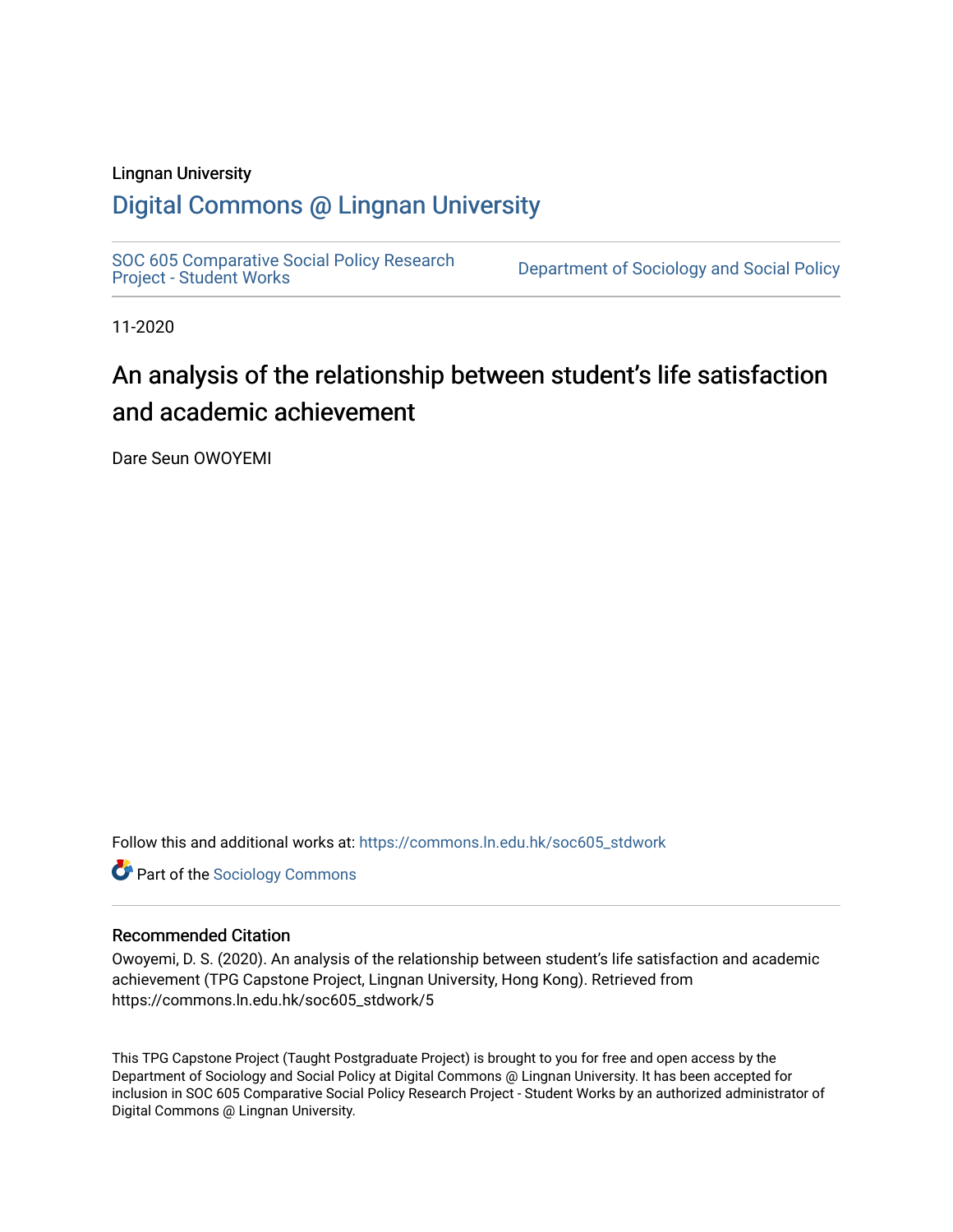

# **Master of Social Sciences in Comparative Social Policy (International)**

# **Academic Year 2020-21**

## **SOC 605 Comparative Social Policy Research Project**

**An Analysis of the Relationship Between Student's Life Satisfaction And Academic Achievement**

## **OWOYEMI Dare Seun**

**Supervisor: Prof. Stefan KÜHNER**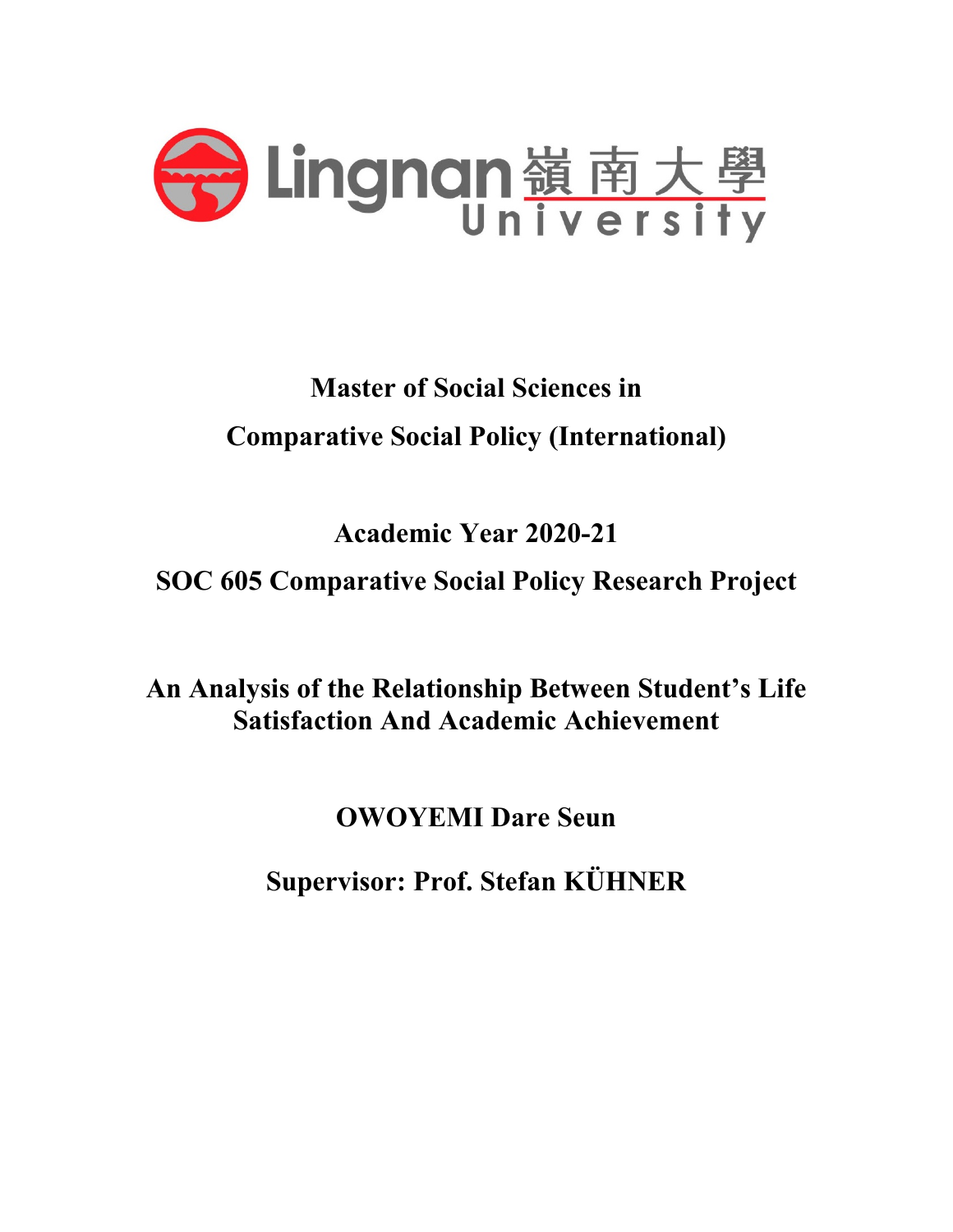### **Table of Content**

#### 1.0. Introduction

- 1.1. The Problem/Rationale for the study
- 1.2. Significance of the study
- 1.3. Scope of the study
- 1.4. Research questions

#### 2.0. Literature Review

- 2.1. Empirical Review(Student life satisfaction and academic achievement)
- 2.2. Theoretical Framework
- 3.0 Methodology
- 4.0. Results and Discussion.
	- 4.1. Result.
	- 4.2. Discussion
- 5.0. Limitation of the study.
- 6.0. Conclusion, and Future direction.
- 7.0. Practical Policy Implication
- 8.0. References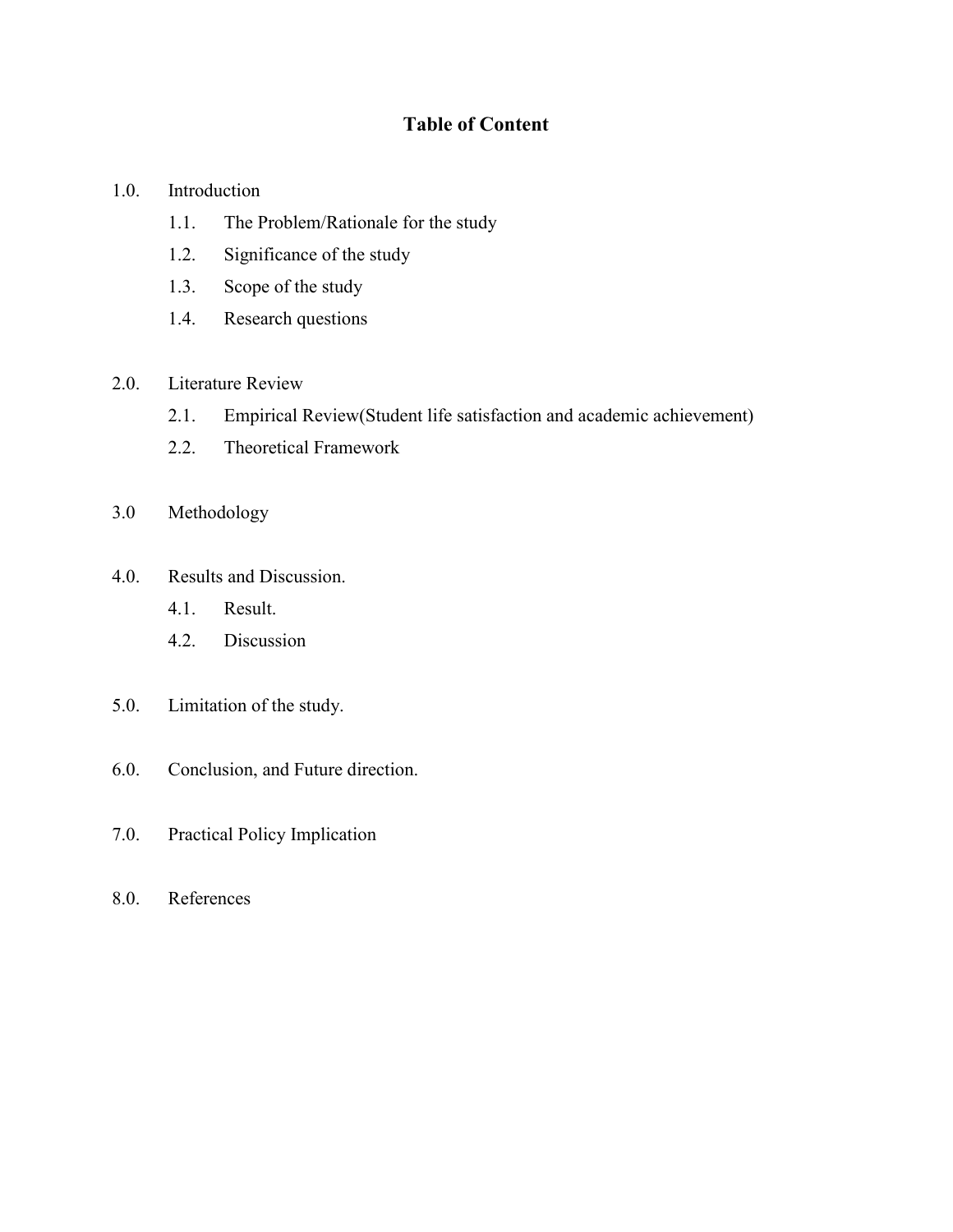#### 1.0. **Introduction**

Although it is barely controversial to suggest that student's performance is a function of some internal and external classroom factors, studies have been unhurried to confirm this belief. While numerous studies have been conducted to assess the instructional design, pedagogical strategies and techniques as related to academic performance (Astin, 1993; Kuh et al., 1999, 2001 & 2003), the assumption that students' academic performance could be linked to life satisfaction on more comprehensive contextual and attitudinal variables has been scarcely explored by scholars. Those studies which have focused on students' experiences have concentrated on either the relationship between life's satisfaction and the university or on the objective factors and academic performance (Kusum, 2002; Masooma et al., 2017). It is therefore important to also examine how subjective wellbeing factors such as life satisfaction could affect academic achievement as well. This is important because scholarly work has confirmed a relationship between student's life satisfaction and academic performance (Goldbeck et al., 2007).

On one hand, based on everyone's collective experiences, it is believed that overall life satisfaction rather than satisfaction only with the school or department is a crucial factor in the determination of student's academic performances which has also been corroborated by other scholarly studies (Huebner & Alderman, 1993; Valois et al., 2001). Students who are very satisfied with their lives tend to persist in the face of challenges, conversely, low level of life satisfaction is capable of distracting their focus and deteriorates their academic performance in the classroom (Zullig et al., 2001). The formal simply implies that high performer students are those who are happy because they are satisfied with their lives, while those students who perform poorly in the classroom are those who are likely to drop out of the college because they are not satisfied with their life. On the other hand, the traditional belief of life satisfaction is that it is rather more of an outcome rather than a predictor of other important variables, however, research has treated it to be more of an independent rather than as a dependent variable. For instance, Cropanzano & Wright, (1999); Staw, et al., (1994); Wright& Cropanzano, (1997, 2000) studied the relationship between life satisfaction and supervisor's ratings of work performance. Staw & Barsade (1993) explored the

effects of students' life satisfaction on performance on an in-basket exercise (in-basket exercise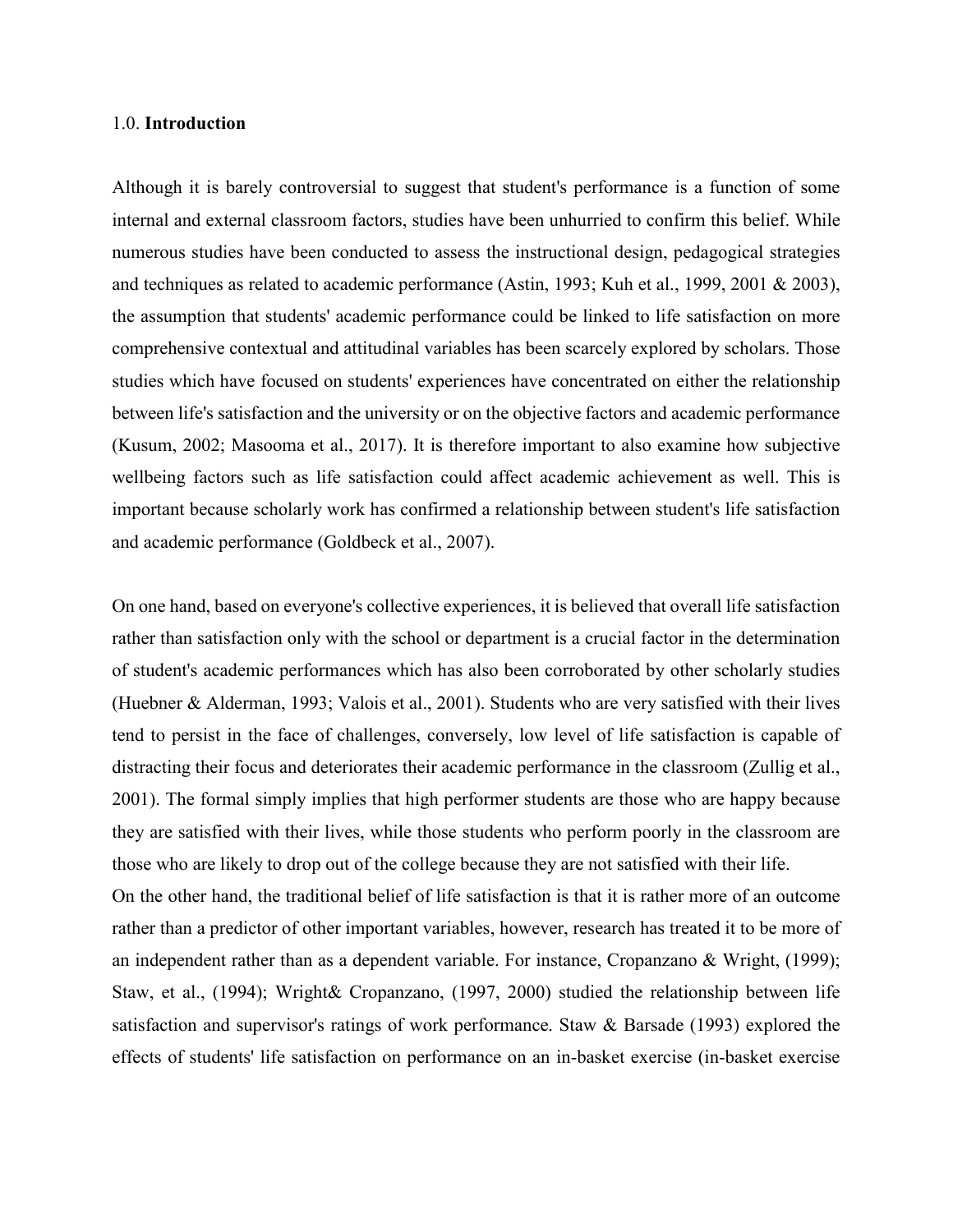often used to identify talent management) and they found that life satisfaction has a significant impact in the two studies.

That said, several studies have examined the relationship between life satisfaction and academic achievement, however, they have focused on overall achievement rather than subject levels (Çağdaş&Levent, 2018), while those which have examined subject level achievement have been concentrating on non- science and mathematics subjects. For instance (Staw & Barsade, 1993) explored the effects of students' life satisfaction on the performance of students in in-basket exercise (in-basket exercise often used to identify talent management) and finds a strong correlation between the two variables.

Also, those that examined science and mathematics only focused on how it is related to motivation, grit, attitude, and Interest (Kusum, 2002; Masooma et al., 2017). As far as I know, no studies have been conducted to assess students' life satisfaction as related to the achievement of science and mathematics specifically. Lack of studies in this area could slow down or impact decision making in science and mathematics education. Inaccurate or slow decision making could affect student's classroom performances as well as their career aspiration which may impact the country's innovativeness and global competitiveness.

At the national level, one of the key ways to ensure that countries can ensure that they compete in the global market is through enhancing activities such as research and development (R&D). At the center of R & D lie science and mathematics graduates, who are seen as major inputs of each nation's innovation system (Bussière, et al., 2007). At the micro-level, studies have suggested that having some knowledge in sciences and mathematics would lead to better labor market experiences and higher earnings, especially for those with a background in science and mathematics. (Bussière, et al., 2001). According to Ambrosio (1991), science and mathematics play a crucial role in attaining values that promote equality, justice, and self-worth for humanity without any form of segregation or discrimination. The low achievement will hinder the attainments of the necessary values and skills that students are supposed to acquire from the science and mathematical concepts.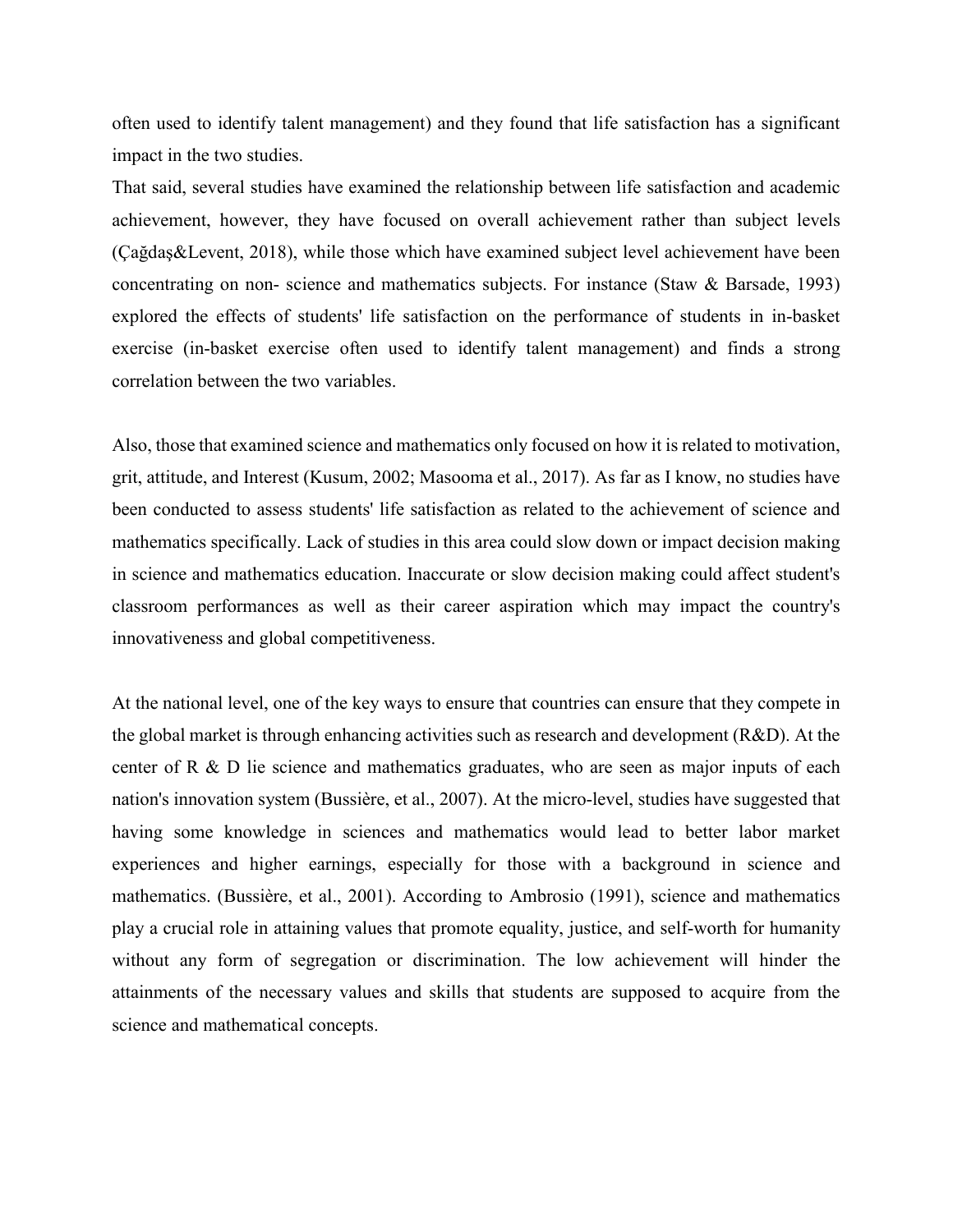Although many interrelated variables affecting students' achievement in science and mathematics have been reported. These include self-perception & family background (Mok & Flynn, 2002), association with friends and teachers (Leung & Zhang, 2000), nature of school, and the environment (Gilman & Huebner, 2006). However, all these factors have been pointed to as the factors culminating in student's life satisfaction. This shows the importance of promoting students' life satisfaction for better academic achievement as it is at the center of all factors affecting students' academic achievement in science and mathematics.

Despite the importance of science and mathematics and the crucial role of life satisfaction in promoting students' achievement specifically in science and mathematics, no studies have been conducted to assess the relationship between life satisfaction and students' achievement in science and mathematics. This study, therefore, aims at bridging the gap by examining the relationship between life satisfaction and science and mathematics achievement at the macro country level using some selected countries from the 2018 Pisa assessments. The knowledge of how student life satisfaction is related to their science and mathematics achievement could enhance the ability of policymakers to make an informed decision regarding policies and practices in science and mathematics education (STEM).

#### **1.1. The Problem and Rational for the study**

A concerted effort has been made towards increasing students' achievement in science and mathematics globally. Despite all these efforts; achievement in the subjects has been deteriorating from time to time especially in recent years (Jidamwa, 2012). According to an international student assessment survey carried out by Science Education in Europe (2011), there is a relative gap in the performance of science subjects among European members. Also, Oasaki (2007) report the poor achievement in mathematics and science subjects at primary and secondary school level in Tanzania. The report according to National Examinations Council, Tanzania (NECTA) revealed the result of the national form four examination for Mathematics (31%, 24%, and 18%) in 2007, 2008 and 2009, respectively, Chemistry(33%, 31%, and 28%), Biology ( 46%, 41 and 43%) and physics (29% 26% and 27%) respectively for the year 2007, 2008 and 2009 (Hamilton et al., 2010).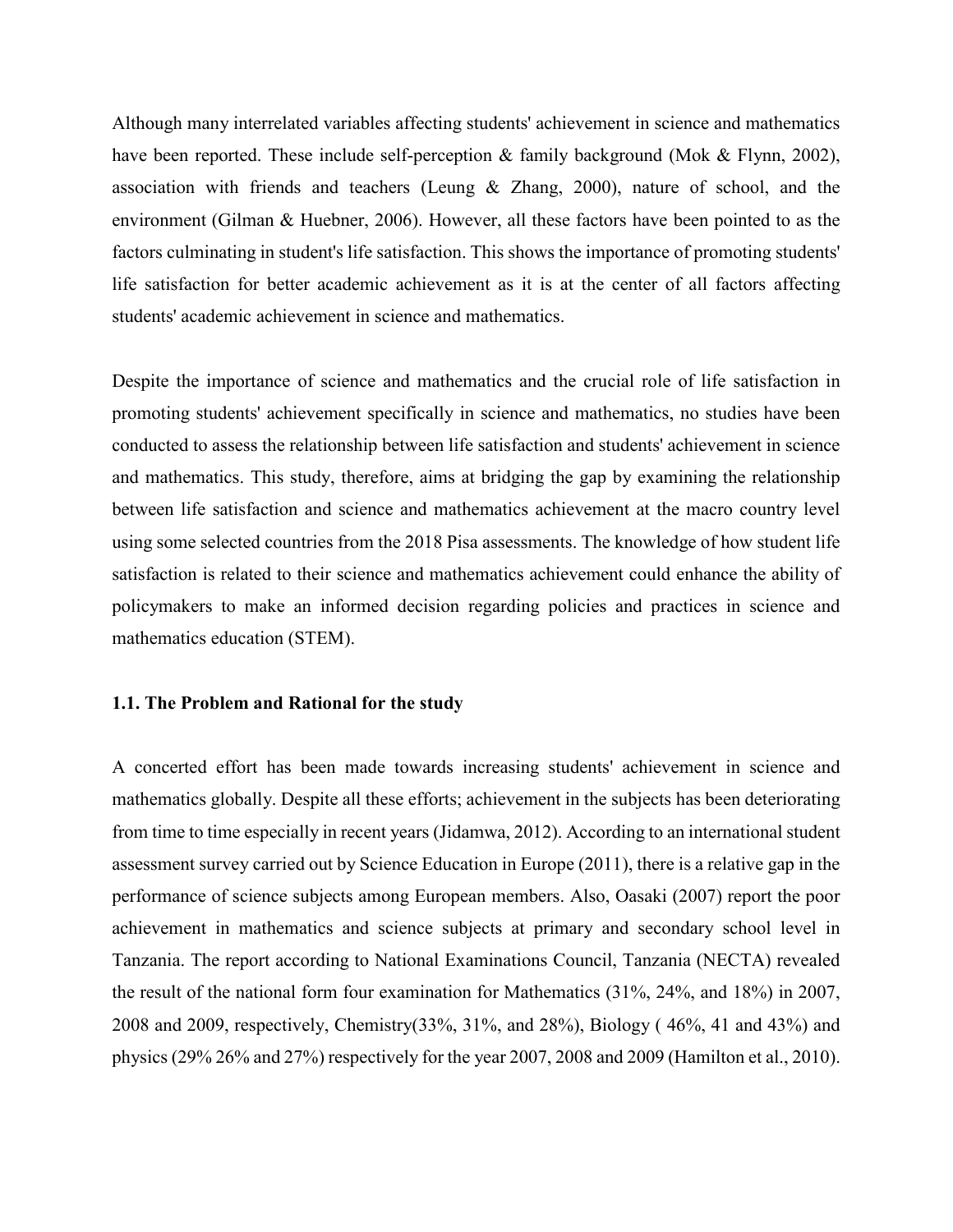According to OECD, 2018 reports, achievement in science and mathematics has been disappointing globally, although few countries showed improvement as achievement meets the minimum set by the OECD while more than 50% of students in 24 countries achieved less than the level of proficiency in science and mathematics. The poor achievement could have impacts at the institutional, classroom, and students' levels. At the institutional level (failure to achieve an educational goal), at the student's level (leads to non-completion or non-usage of science and mathematical skills, major depressive disorders (MDD) (Shi, 2014; Correll et al, 1997)and at the national level at large (shortage of experts like doctors, engineers, and teachers, and increases socio-economic divides as people in science occupation earns about 26% more than others) (Langdon, McKittrick, Beede, Khan, & Doms, 2011).

Studies suggest several factors determining achievement in science and mathematics which can be grouped into individual (perception about science courses, academic experience in science and mathematics subjects during high school, academic expectation and career aspirations), family (parental or siblings with background or career in science, ethnicity or race), academic institution (curriculum, workload, infrastructure, classroom culture, and teacher competencies) (Breakwell & Robertson, 2001; Cleaves, 2005; Tai, Qi-Liu, Maltese, Fan, 2006; Loman, Gardner & Billup 2010; Ost, 2010; Huelskamp, 2010; Sheppard et al., 2010; Olitsky, Sjaastad, 2012; Christensen et al., 2015). However, all these factors have been reported to directly influence student's life satisfaction while student's life satisfaction directly affects a student's academic achievement in science and mathematics (Leung & Zhang, 2000).

Studies have shown that life satisfaction directly influenced academic achievement in science and mathematics and is related to other educational outcomes, For instance, studies by Duffy, Allan, & Bott, 2012; Ojeda, Flores, & Navarro, 2011, suggest that students who are more satisfied with their lives tend to possess better academic experiences. Also, O'Sullivan, 2011; Ojeda et al., 2011 conducted some studies to show that life satisfaction is also associated with less academic stress and the attainment of academic goals and other research suggest that higher life satisfaction is even related to higher achievement in science and mathematics (Howell, 2009; Rode et al., 2005). It is therefore important to examine how life satisfaction directly impacts achievement in science and mathematics.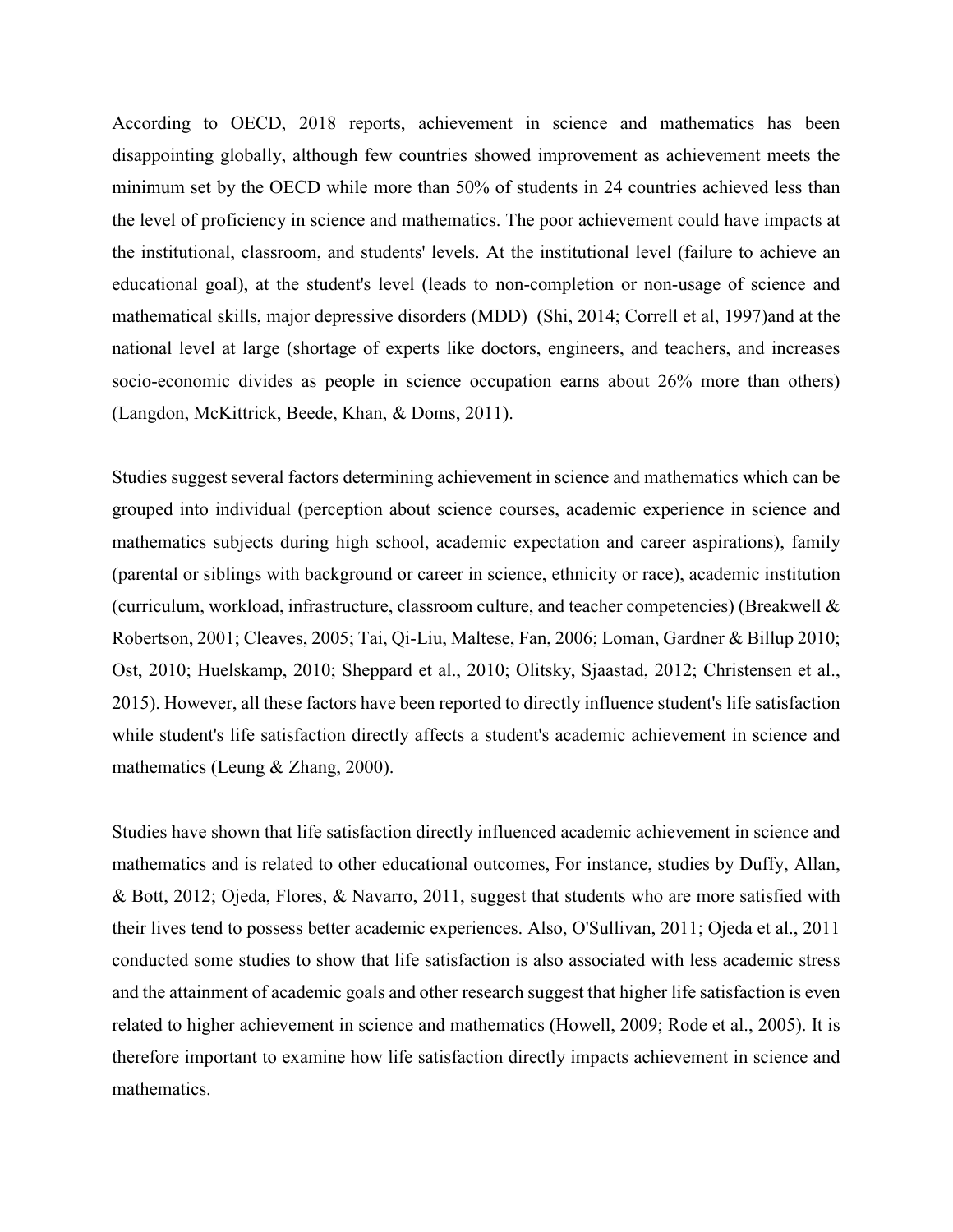Given this background, this study aims at examining the relationship between life satisfaction and student achievement in science and mathematics at the macro level using the 2018 Pisa data of some selected countries that participated in the 2018 Pisa study. This research is significant especially because it recognizes student's centeredness in education policy. Therefore assessing how their achievement relates to their life satisfaction and putting in place the necessary policy implications could help inform and develop an effective educational policy (Nieto, 2004).

#### **1.2 Significance of the studies/ contribution to knowledge**

This research seeks to assess the relationship between students' life satisfaction and academic achievement in science and mathematics at the macro country level using the data reported for some selected countries that participated in the 2018 Pisa study in the hope of informing evidencebased policymaking. Studies have either focused on the relationship between overall subject's achievement or non-science and mathematics achievement as related to life satisfaction (Kusum, 2002; Masooma et al., 2017). But no studies have emanated from the discourse on how student's life satisfaction could impact their academic achievement in science and mathematics using a quantitative method of analysis. The findings of this study will contribute significantly to the following policy areas and agencies:

- Education policymakers and administrators will be able to develop effective education policies that could promote student life's satisfaction and specifically science and mathematics education policymakers will be able to make a logical decision and develop appropriate policies based on these findings.
- \* It will provide comprehensive information to prospective researchers who are interested in the same research thereby adding to the existing knowledge in the literature related to student's welfare &education policy.

#### **1.3. Scope of the studies.**

The scope of this study is limited to students who are 15 years old and are about to complete their basic education, selected for all the countries that participated in the Pisa assessment in 2018.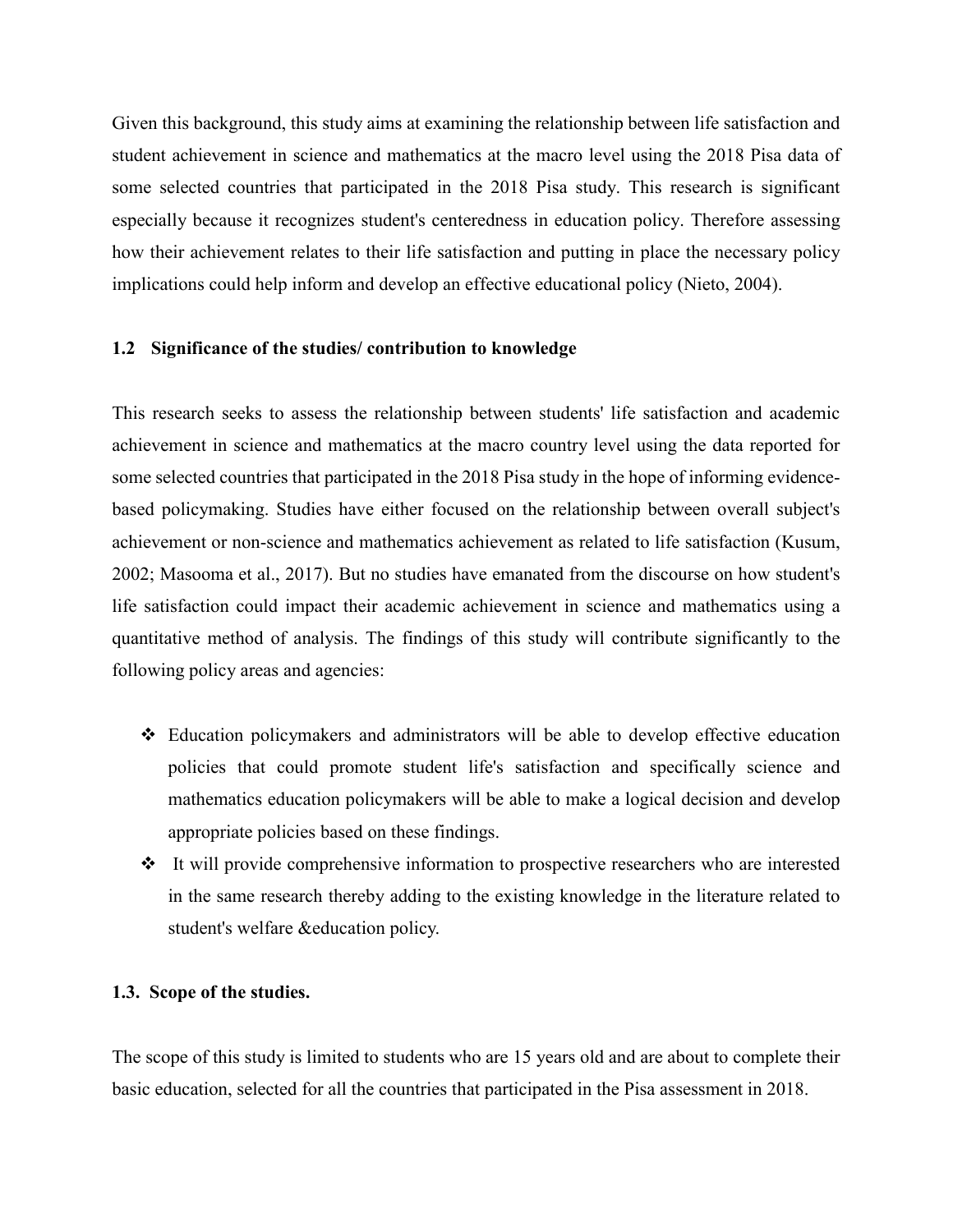#### **1.4. Research questions**

The following research questions will be addressed in this study:

- What is the relationship between average life satisfaction and academic achievement in mathematics and science?
- $\div$  What is the moderating effect of other variables on the relationship between average life satisfaction and academic achievement in mathematics and sciences?
- How does the relationship between student's life satisfaction and achievement in mathematics and science vary across the selected countries?

#### 2.0. **Literature Review**

#### **2.1. Empirical Review**

This chapter will review thematically the related literature under the following headings: *student's life satisfaction and academic achievement*.

#### **Student life satisfaction**

Sirin, (2005) found a correlation between student's academic achievement and life satisfaction when moderated with parent's education, the study observed that parents whose education is more than that of their children have their academic achievement correlated but only mother's education was found to be highly correlated. A statistical and practical significance was also found in a study by Joseph et al., (2005) conducted by using online questionnaire-satisfaction to elicit information on the participants. Results indicated that overall life satisfaction was a significant forecaster of both GPA and assessment center ratings, this result was still the same even when traditional academic achievement was controlled for.

Gilman and Huebner (2006) conducted an exploratory study on the relationship between life satisfaction and academic achievement among undergraduate students of a university (UiTM). Contrary to what has been found in other studies, they found that no relationship existed between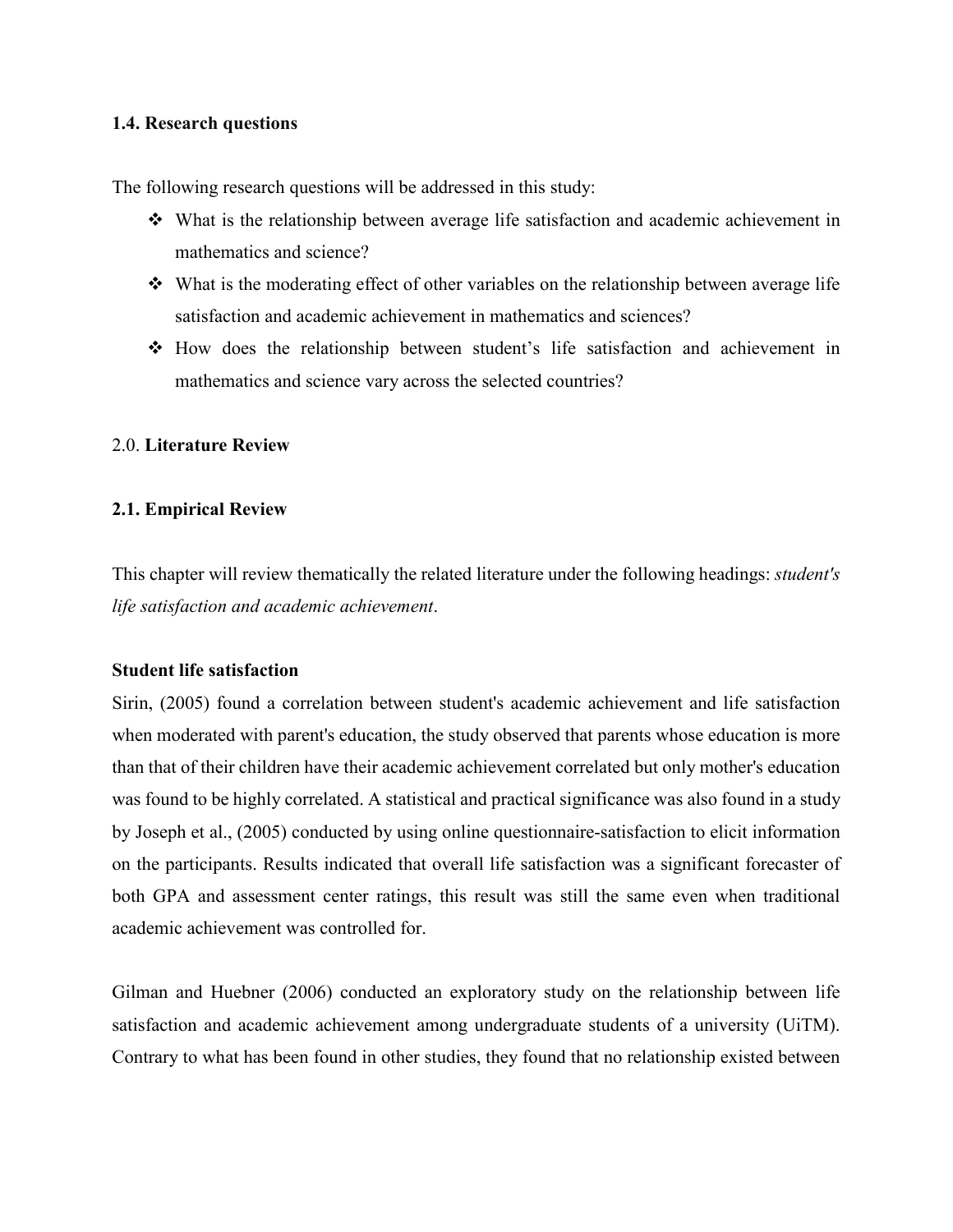life satisfaction and academic performance among undergraduate students of the university (UiTM).

A study by Susan, (2017) conducted in the USA examined the importance for students who are more satisfied with their lives on their academic achievement. Results indicated that students who are more satisfied with their life scored more favorably than the students who are not satisfied at all with their life in the scores on almost every academic outcome investigated, students with the high life satisfaction outperformed the students with average life satisfaction on all of the same academic domains examined, although an exception of beyond-class engagement was found,

#### **Academic achievement**

As mentioned above, this study seeks to examine the relationship between students' life satisfaction and their academic achievement specifically in mathematics and science using a macro country level of some selected countries that participated in the 2018 Pisa assessment. To start with, it must be stated clearly here that, literature has used the terms of 'academic achievement' and 'academic success' interchangeably (Kuh et al., 2006; Choi, 2005). Such a trend and mention might be repeated in this review.

John Rugutt and Caroline Chemosit (2018), researched elements that affect student academic achievement using the "structural equation modeling approach". The findings of the study suggest that some factors such as the interaction of students with the institution, internet, and campus technology; quality of instruction, and overall college experience promote student academic achievement. The findings were corroborated by the findings from other scholars who have researched the characteristics of the learner, the learning environment, and the quality of instruction the learner receives (Haertel, Walberg, & Weinstein, 1983). The study, therefore, suggested that replication of this study be made to be sure that they are not unique to the study, he also states that the study was limited by the secondary data used as it is self-reported which was believed to be true and in the variables considered in the study.

Muhammad Amjad Saleem and Muhammad Imran Qureshi, (2011) in their study titled, "Credentials and examination of the factors affecting the students' academic achievement in higher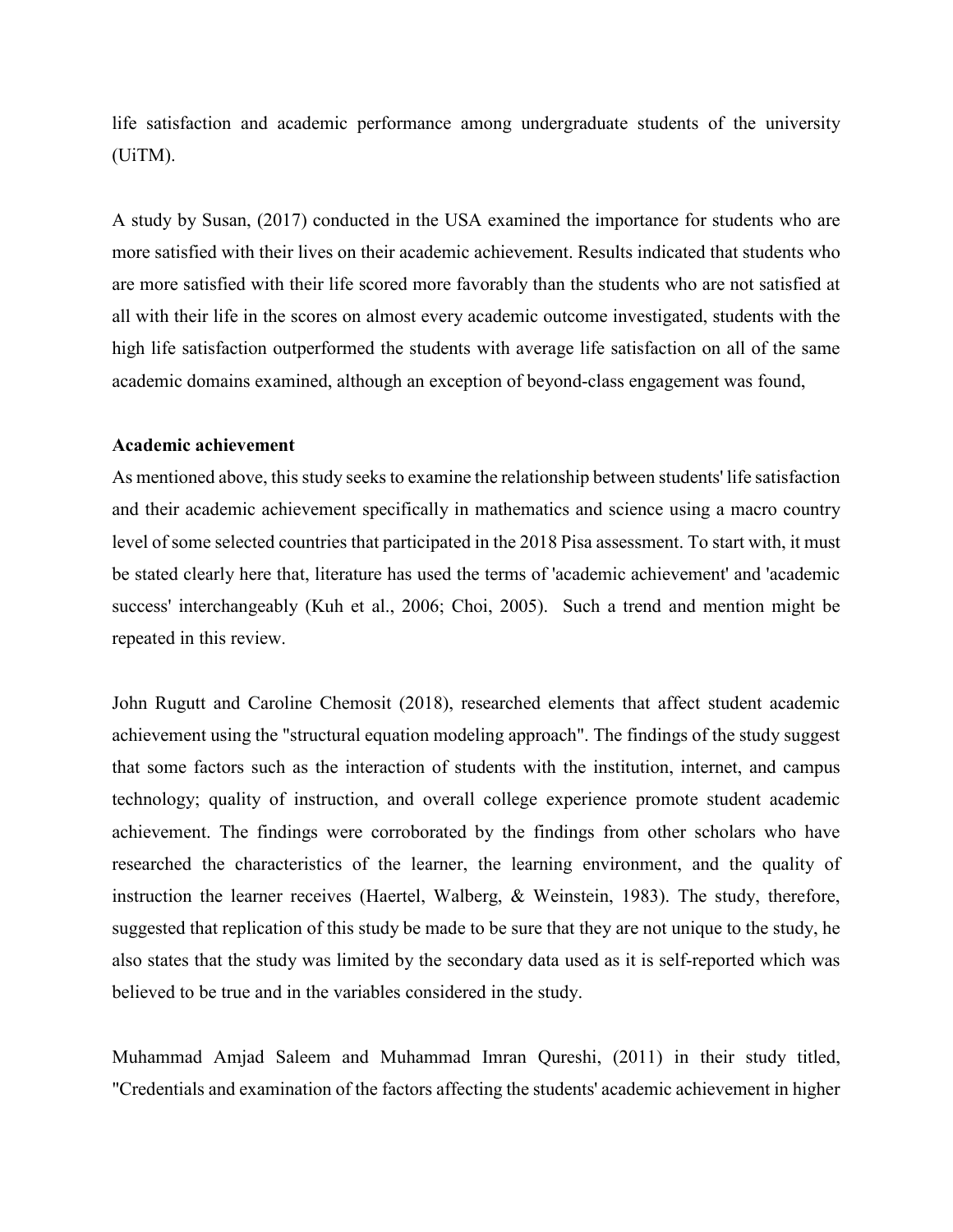education" using regression analysis on the students' cumulative grade points as regards educational factors, individual factors and socio-economic factors were found significant. Their finding suggests that academic achievement is dependent on educational factors, individual factors, and socio-economic factors. They posited some critical views that if students fail to develop good study habits and learn English as a medium to improving on their studies then the institutions, teachers, parents, and government that are to provide them such environment and facilities will help promote their academics but without these, students will also fail. They further suggested that more research should be done to look at other factors such as motivational, behavioral, contingent, and situational factors that could impede academic achievements in higher education of learning. This study further enumerated some of the academic and social factors identified by the previous researchers.

In a bid to bridge the gap in the literature suggested by the previous study Sommer & Dumont (2011) assessed how cognitive factors could predict student educational outcomes using students at the University of Fort Hare. Several factors were identified to predict academic performance through their influence on the student's adjustment to university life. Some of the factors include: "academic motivation, self-esteem, perceived stress, academic overload, and help-seeking" Dumont (2011), which all boils down to affecting their life satisfaction. Given their findings, they advocated for career orientation programs and a conducive climate for student learning. They also believed that students should be engaged in skill development training/workshops (stress, time, and work management) early enough, which would help improve their abilities to cope with the various demands of school life.

From the reviewed literature, none of the researchers have deliberately examined the student's academic achievements in mathematics and sciences as it is affected by their life satisfaction. This research will provide holistic views on student's achievement in mathematics and sciences as affected by their life satisfaction.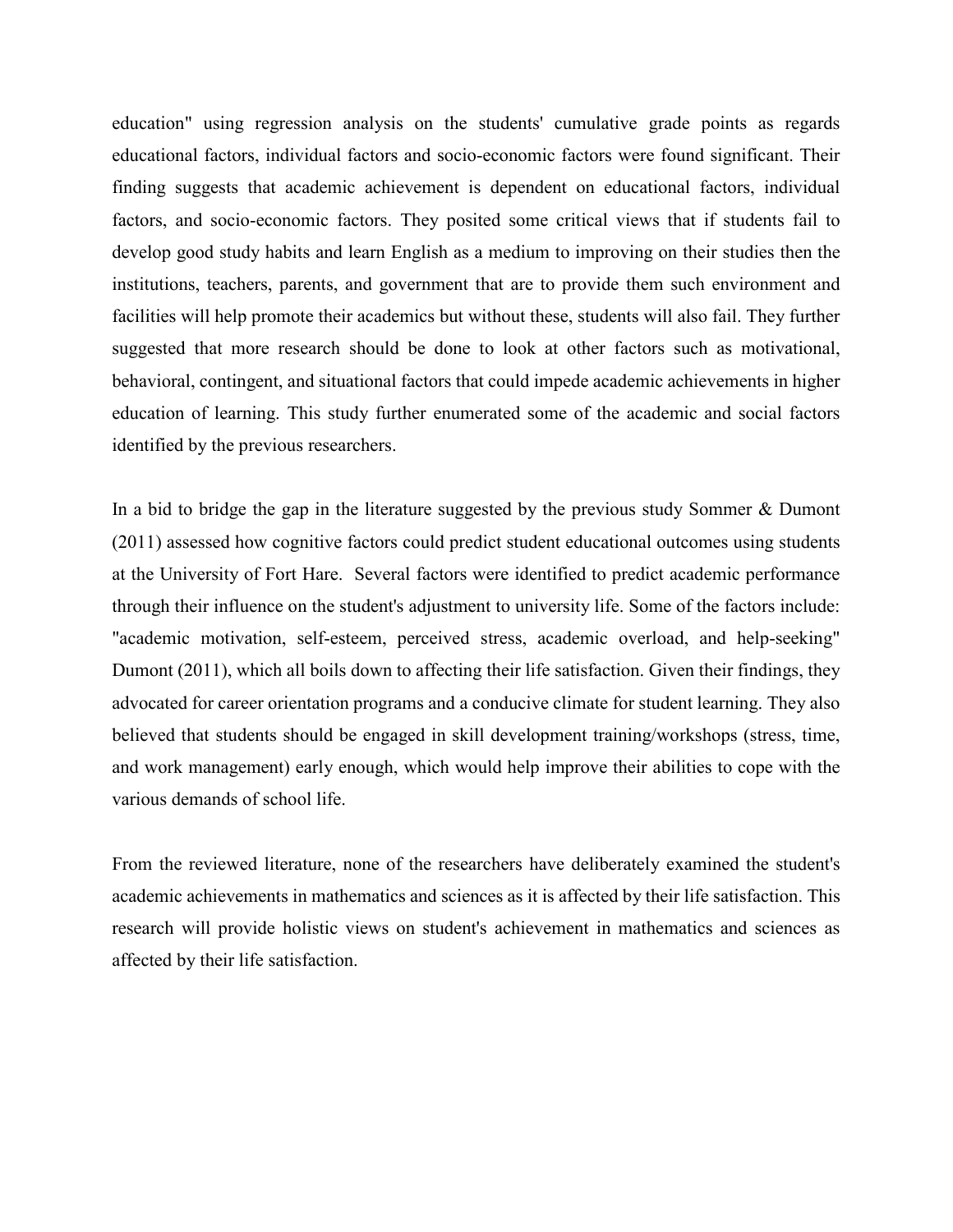#### **2.2. Theoretical Framework for the study**

Author's Paradigm, (2020)



The above model is based on an "Integrated life" perspective (Luthans, 2002; Rice, McFarlin, Hunt; Near, 1985), which proposes that students' academic performance is affected by satisfaction in all life domains. This in turn provides a platform through which we can understand how life satisfaction influences student's academic achievements in mathematics and science. The potency of this theory to support the empirical findings of the study makes it a suitable choice for evaluation.

The theory describes life satisfaction as a product of not only satisfied with the school but also with leisure and family. The idea behind this theory is that all these have significant impacts in shaping students life satisfaction which in turn affects their academic performances(Çağdaş & Levent, 2018; Rode et al., 2005), High life satisfaction could promote academic achievement, and in the same vein, low life satisfaction is capable of hampering greatly the student's academic achievement(Muhammad et al, 2008).

Also, I propose that satisfaction levels within specific domains are the previous circumstances of life satisfaction and that other factors like the GDP (per capita), student-teacher ratio, sense of belonging, fear of failure and happiness could moderate the relationship between the average life satisfaction and academic performances of students. The reason for the inclusion of all these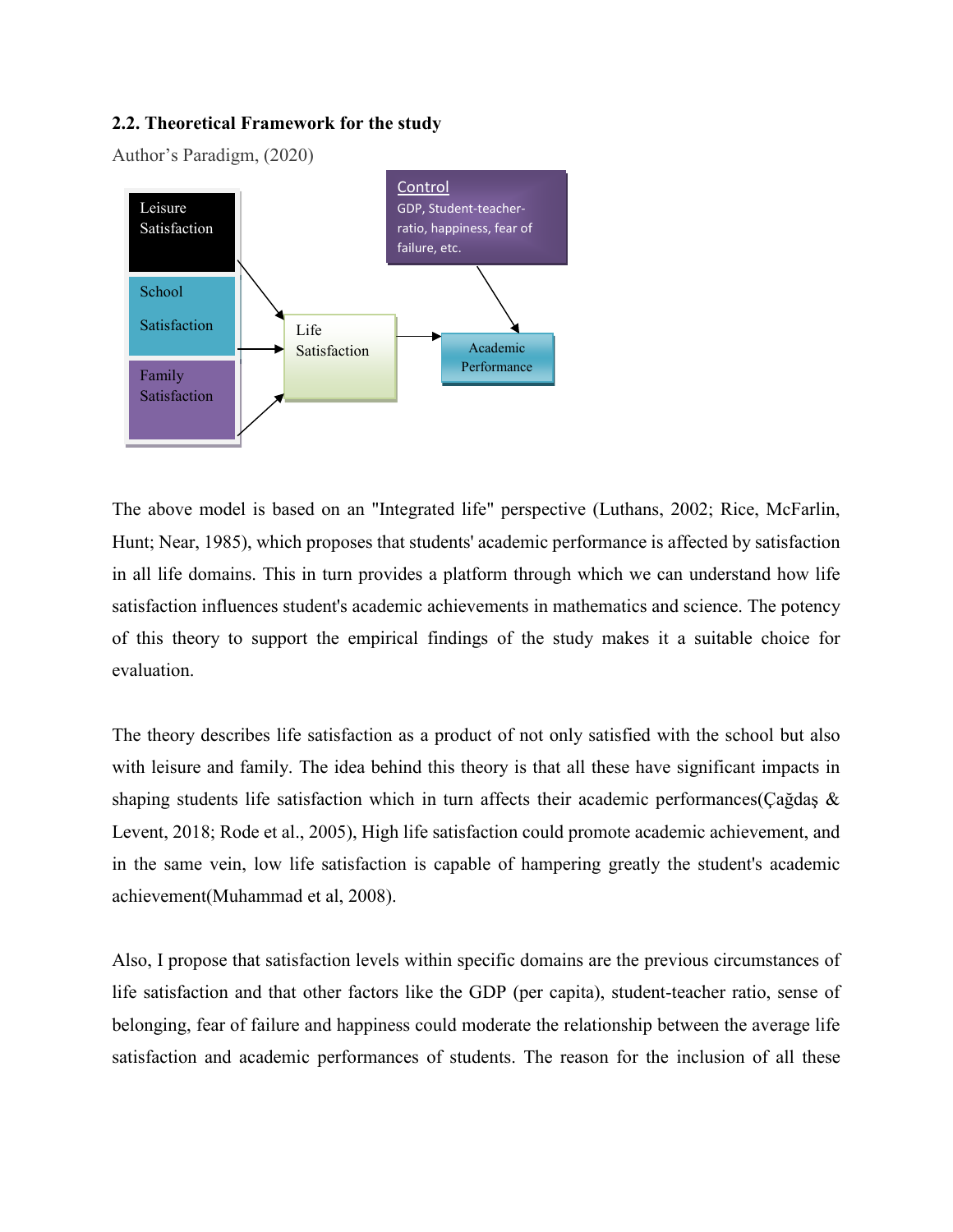variables is not only because they could be a good moderator of academic achievement but because they have been used in some other studies (Kuh et al., 2006; Choi, 2005).

The explanation here is based on the fact that life satisfaction may not be sufficient enough to boost student's academic performances in some context, because life satisfaction may mean different things to different students due to the cultural differences. Therefore, when moderated with some other personal and institutional factors, it is expected that academic achievement would be positively influenced. In this context, GDP per capita, student-teacher ratio, sense of belonging, fear of failure, and happiness are used as moderating variables.

Studies have shown that higher education spending could enhance student's academic achievement (Robert et al, 1987 and Ronald et al. 1991). The ideal is that education spending could promote infrastructural development and teacher's efficiency which will in turn allow learners to learn in a conducive, relaxed environment and under competent teacher and this would bring about positive student academic output (Fredrick et al., 1990).

Small class sizes could also promote student's satisfaction with the school. This is expected to enhance greatly such student's wellbeing outcomes (life satisfaction and happiness) and thereby higher academic performance. A small student-teacher ratio helps teachers build classroom community and attends to an individual's student academic challenges. This close relationship between teacher and students as a result of small class size leads to the promotion of an implicit feeling of a sense of belonging (OECD, (2016): Mauldin et al. (2001)).

A sense of belonging will assist the learner build and foster strong links and bonds in the classroom (Kasworm, 2001; Maher, 2004). The inability of the student to build such bonds with the classroom could affect the student's life satisfaction and could cause non-completion of the study and nonusage of the acquired knowledge (Bean & Metzner, 1985). It is therefore imperatives that sense of belonging be considered as one of the strong factors capable of influencing students' life satisfaction and academic achievement. This was acknowledged in our study.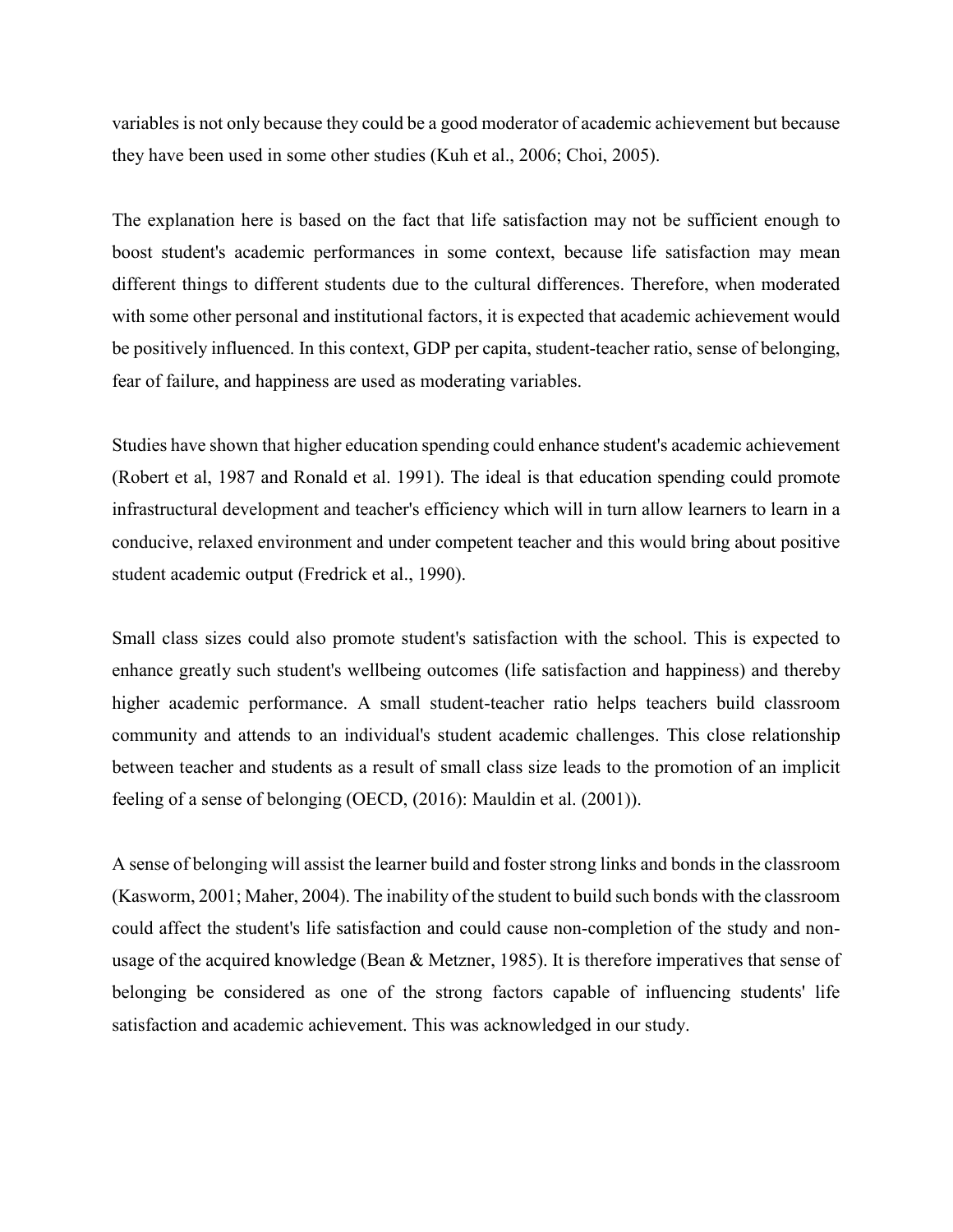Happiness on the other hand has been reported to be one of the key drivers of academic success. It has been seen as components that include positive emotions, life satisfaction, and the absence of negative emotions (Diener, 2000). Also, a study suggests that happiness could greatly influence life satisfaction, promote positive relationships with others and it could also promote the student's personal growth. All these are what students need to be a high academic performer in the classroom (Kalantari, 2003).

Generally, fear of failure is one thing that propels students to reading, because they do not want to fail. Although some studies have suggested that fear of failure is not a positive predictor of academic achievement. For instance, Adams and Biddle, (1970), they posited that fear of failure could hinder retention and the remembrance of subject concepts. They believe that when students fear that he might fail a subject; such students may fail eventually due to the negative feeling (Burns, 1984; Dunkin & Biddle 1974; Stodolsky, 1988).

#### **Going from Micro-level to Macro level.**

This study adopts a macro-level approach of countries to examine the relationship between average life satisfaction and academic achievement in mathematics and sciences. Some variables such as the student's sense of belonging, happiness, and fear of failure were all at the micro-level, whereas only education expenditure (GDP) and student-teacher ratio are the macro-level of the variables used in this study. The researcher has adopted this approach with the belief that such micro-level variables are good controlling variables for this study and because they have also been used before in some other scholarly works (Tofi, Fleet, Timutimu, &Thorpe, 1996). However, this study opens room for further study at micro-level analysis in this same area of study. This will provide a stronger and broader knowledge of the issues surrounding this discourse.

#### **Domain satisfaction and life satisfaction**

That said, many researchers have found measures of satisfaction with life domains to be a positive correlate of overall life satisfaction. Many of these studies have deliberately explained the differences in life satisfaction from place to place (Andrews & Withey, 1976; Campbell, Converse, & Rodgers, 1976; Near, Smith, Rice, & Hunt, 1983; Near, Smith, Rice, & Hunt, 1984; Rice, Near, & Hunt, 1979). These studies have suggested that life satisfaction is composed of a mechanism of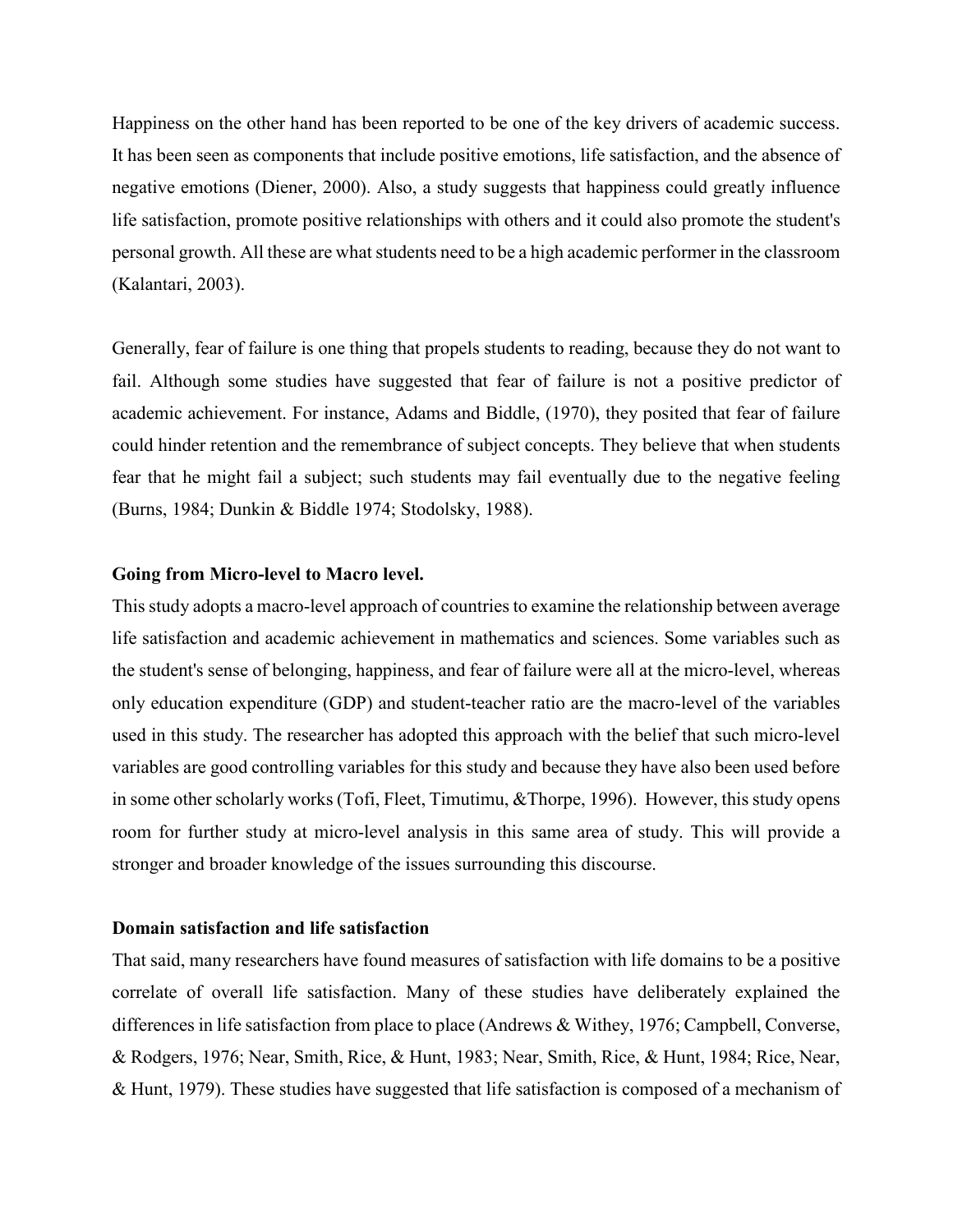satisfaction with different life domains and the importance of any of these domains to life satisfaction varies by the type of population been considered (e.g., Andrews & Withey, 1976). Although scholarly reports have shown that many domains of satisfaction exist, individual research has adopted the domains that are more related to the type of population been addressed and the level which is been considered. The population for this study was the 15-year-old students near the completion of their compulsory education, so I included a wide variety of satisfaction measures I thought relevant to this population, such as satisfaction with the school, leisure, and family relationships. In this study, I did not measure those domains because of the nature of data (secondary data) been used and the macro-level of countries variables adopted. This is a serious gap acknowledged in this study.

#### 3.0. **Methodology**

#### **Overview of the approach and the Data analysis**

This study adopted a macro- country-level approach to studying the relationship between average students' life satisfaction and academic achievement in science and mathematics using the 2018 OECD Pisa data reported for the Pisa assessment in 2018.

The PISA which means Program for International Student Assessment usually explores the extent to which students in their 15th years that are close to the end of their required education, have achieved the basic competencies and potentials that are crucial for full involvement in the contemporary world. The evaluation focuses on the foundation school subjects of science, reading, and mathematics. Reading was the key subject that is usually been assessed in PISA 2018. The PISA 2018 reading assessment, which is always been delivered on computers in most of the countries and economies that usually participated, incorporated new text and assessment formats made achievable through digital delivery. The major aim of this is to assess reading literacy in the digital environment while retaining the ability to measure trends in reading literacy over the past two decades. Reading literacy as defined according to PISA 2018 is appreciative, using, evaluating, reflecting on and appealing with texts to realize one's goals, to develop one's understanding, and to participate in the society. The study used about six hundred thousand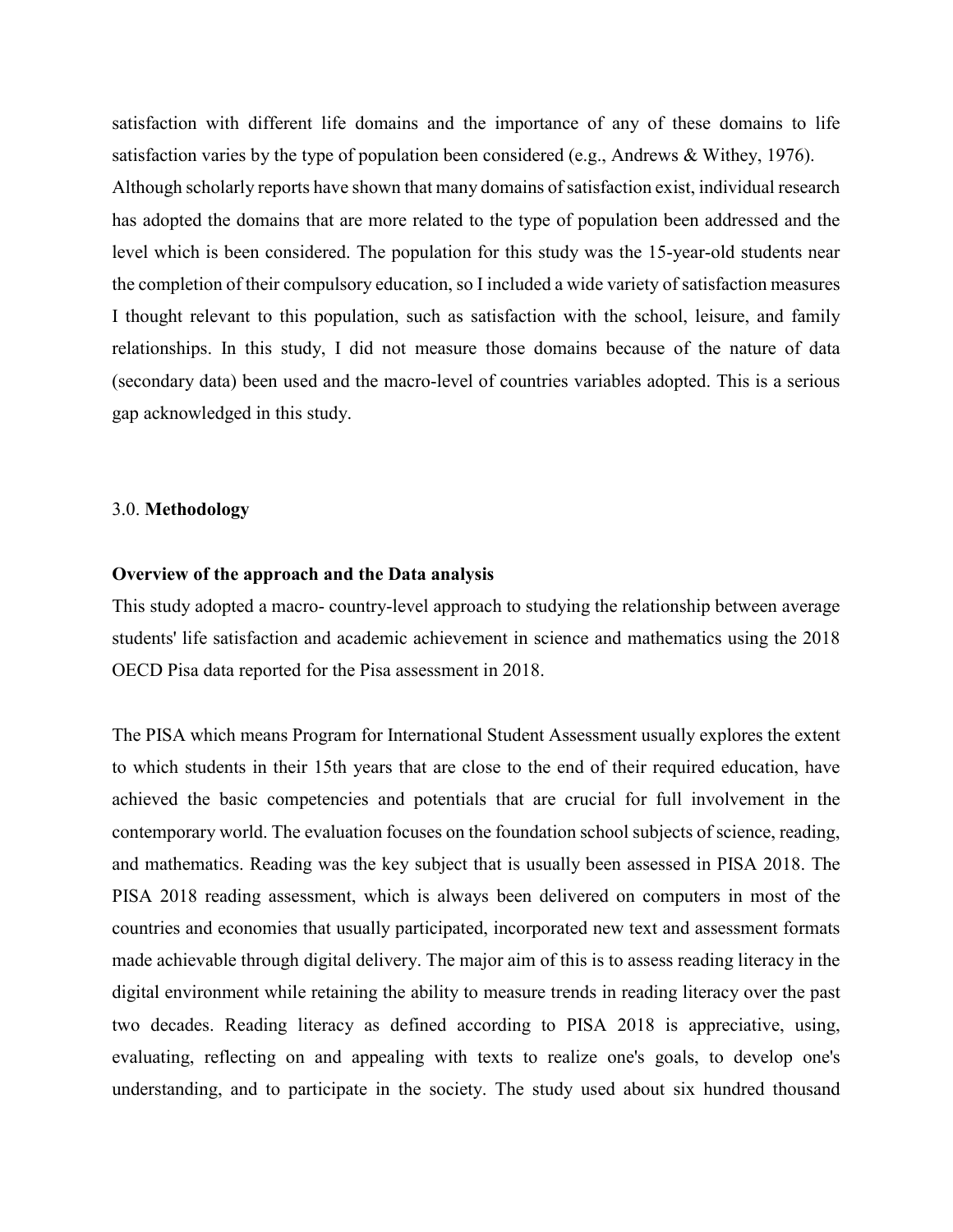students: representing about 32million students who are 15year old in 79 participating countries and economies. These sets of students were made to seat the test.

Therefore, the data from the Pisa OECD 2018 assessment was used in this study. The researcher downloaded the already collected data from the Pisa portal, where the 2018 data was selected. Data for 61 selected countries that participated in the 2018 Pisa assessment were incorporated into this study. The researcher made a serious effort towards the careful sorting of the data. Although some data were missing, especially those used or the controlling variables such as the GDP, etc. However, such missing data were excluded and were not used in my analysis. 79 countries were to be used initially but were reduced to 61 because many of the countries do not have complete data for all the variables used. Only 2018 GDP per capital data was downloaded from the World Bank portal.

Students' life satisfaction was measured by the OECD assessments by simply asking the students about the level of their satisfaction with their life (self-reported). Questions such as "how satisfied are you with your life?", "are your ideas close to your expectations?" Students were asked to rank their life satisfaction on a scale of 0 to 10, where 0 is completely satisfied and 10 is not satisfied at all. The researcher only extracted the already collected data measured in their mean (average) for the student's life satisfaction, which afterward was fed into an excel sheet for analysis. The careful transfer was ensured from the Pisa OECD to the excel to avoid an error. The average value of the reported (downloaded) life satisfaction data was only used in this study.

Student's mathematics and science achievements were measured across the countries by the OECD using mathematics and science reading. This was the major indicator of Mathematics and science achievements in 2018. The reported data for science and mathematics achievement was downloaded from OECD Pisa 2018. The careful transfer was made from the data source into the excel sheet to afford conformity. The average value of the reported mathematics and science achievements was also used for the whole countries selected for the analysis and that participated in the 2018 Pisa study.

Controlling variables used in this study include happiness, fear of failures, GDP (per capita), sense of belonging, student-teacher ratio. Although many of these variables were in the micro-level of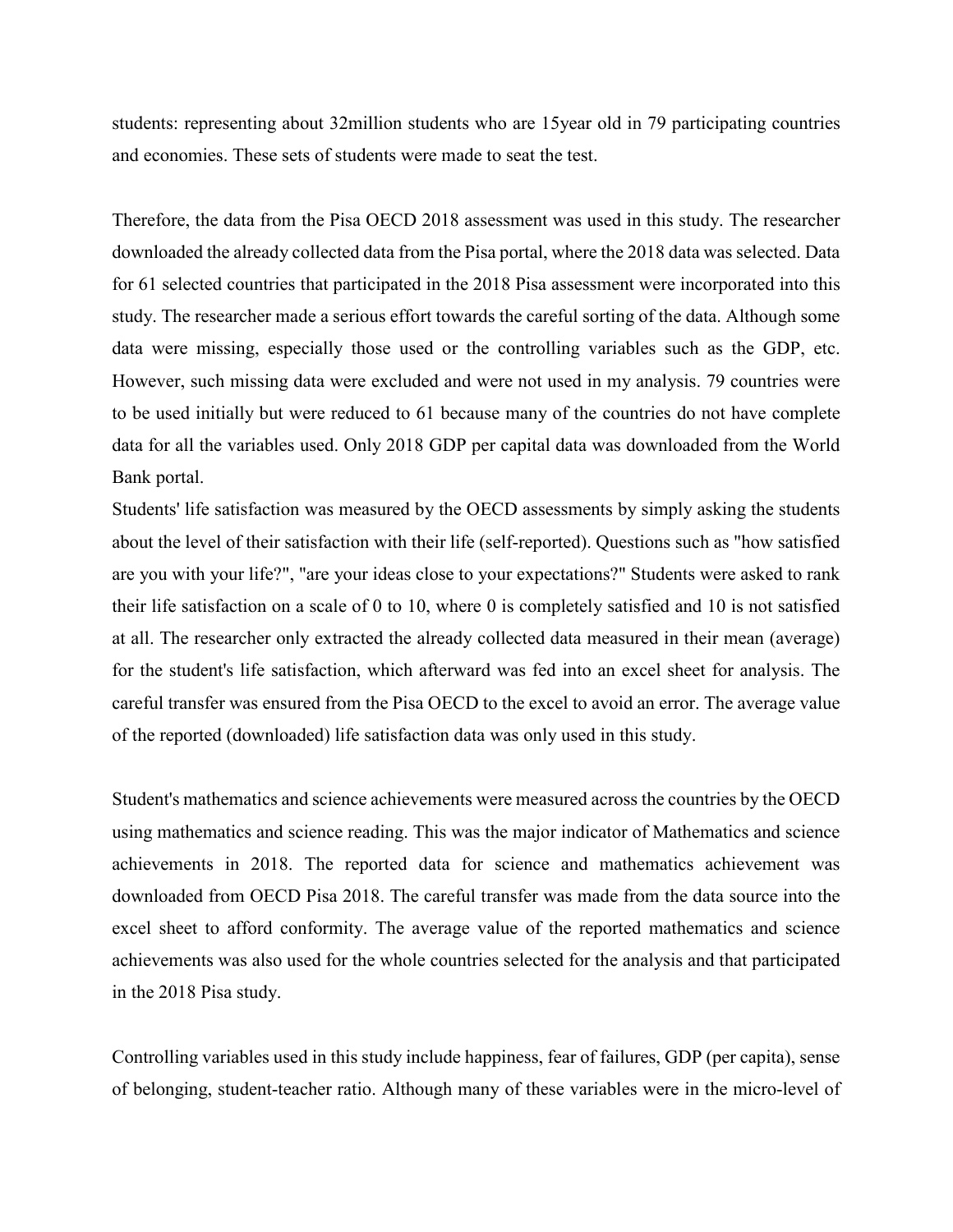student factors, the researcher has used them because they have been reported to be a good moderator of student's life satisfaction effects on academic achievement. Data were also downloaded for all these variables from the OECD except the GDP per capital data which was downloaded from the World Bank. The downloaded data were arranged in an excel sheet for cleaning, after which it was prepared for analysis.

Happiness was measured by OECD along with life satisfaction by simply asking them about their mood and how it has changed over the years. They also asked about those factors that determine their happiness. They were asked to rate their level of happiness on a scale of 0-10 where 0 is satisfied and 10 is not satisfied at all. The student-teacher ratio was measured by the number of students per teacher. The data used was reported in the ratio of such proportion. The average value of the reported sense of belonging data was used and it was measured by simply asking them to agree, strongly agree, disagree, or strongly disagree with the questions that were used to measure their sense of belonging. Such questions include, "*I feel like I belong to school", "I make friends easily at school", and "I feel like I am an outsider or left out of things at school*". Fear of failure was measured by asking them about their feeling when they are failing. This includes, "When I am failing, I worry about what others think of me", "I am afraid that I might not have good talent". To answer these questions they were asked to choose either, "agree", "strongly agree" or "disagree", "strongly disagree".

Series of multivariate, bivariate, and univariate analyses were included in this study. The univariate analysis includes descriptive statistics which was used to measure key findings to describe the data. Bivariate analysis using cross-tabulations and Chi-square tests was used to identify significant variations in the findings while the correlation was done to identify the associations between the dependent and independent variables. Furthermore, multivariate analysis was performed to test the study research questions. Specifically, multiple linear regressions. The study employed software such as SPSS, and Excel.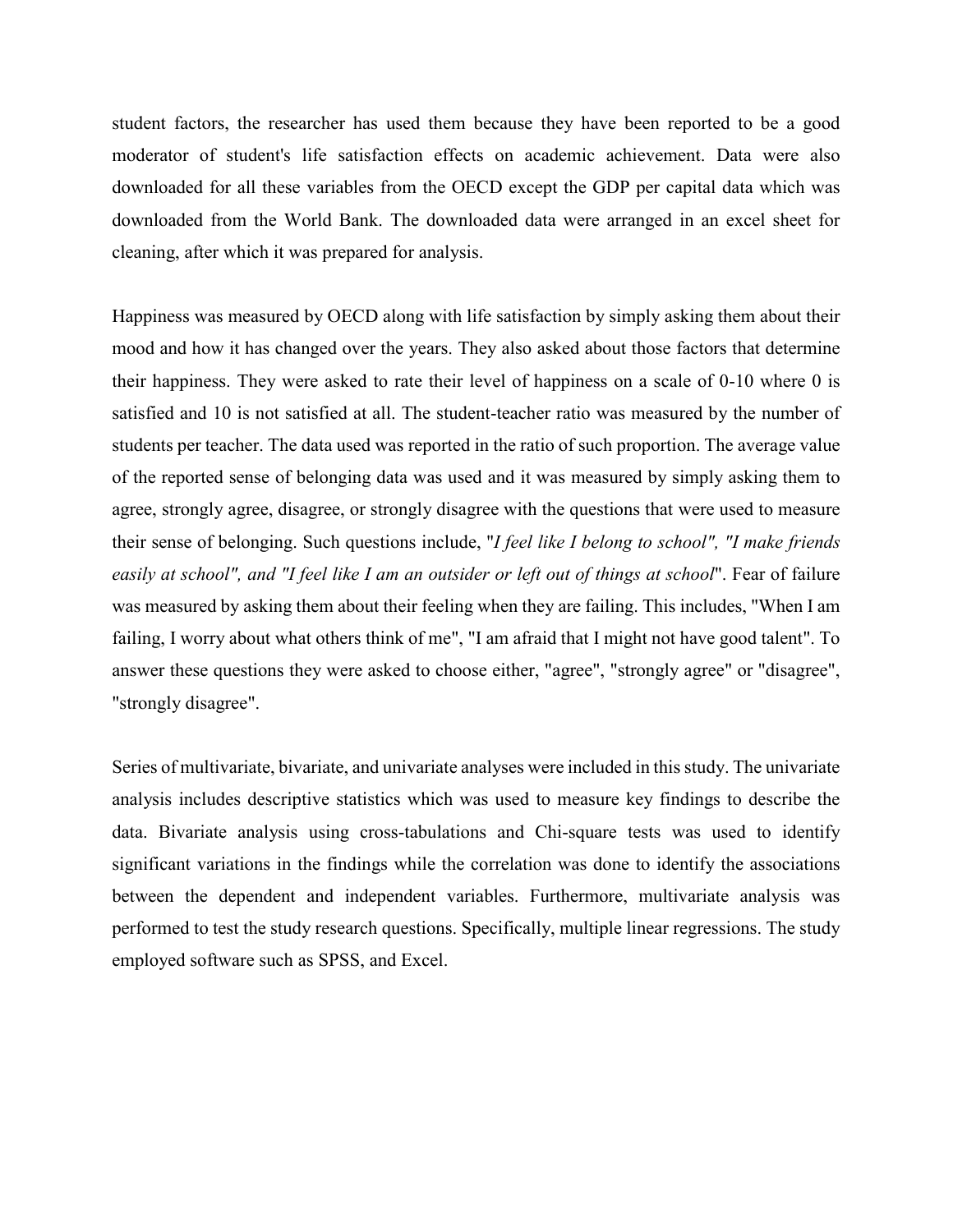#### **4.0. Results and Discussion**

#### **4.1. Result**

The descriptive data are presented below. The table I below shows the number of total observation in the sample  $(N = 61)$  of all the control variables, the range, sum, mean, and the standard deviation for student-teacher ratio (19, 763, 12.51, 4.190), Fear of failure(1, -4, -.0.6, .195), sense of belonging(1, -7, -.11, .179), happiness(24, 5533, 90.70, 4.511), and GDP(per capita) (114031, 1513372, 24809.37, 23993.229)respectively were also suggested by the table. The average(mean) of 24, 809 of the total observation in the GDP per capita data was involved in this analysis which makes it the highest value while fear of failure has the lowest average value(-.06). In the same way, Most of the observation are widely spread out in the GDP per capita data (S.D=23993.229) while the observation in the sense of belonging data (S.D= 179) are much closely spread out around the mean.

| Variables             | N  | Range  | Sum            | Mean    | Std.      |
|-----------------------|----|--------|----------------|---------|-----------|
|                       |    |        |                |         | Deviation |
| Student-teacher ratio | 61 | 19     | 763            | 12.51   | 4.190     |
| Fear Of Failure       | 61 | 1      | $-4$           | $-.06$  | .195      |
| Sense of belonging    | 61 | 1      | $-7$           | $-.11$  | .179      |
| Happiness             | 61 | 24     | 5533           | 90.70   | 4.511     |
| GDP(per capital)      | 61 | 114031 | 151337         | 24809.3 | 23993.229 |
|                       |    |        | $\overline{2}$ | 7       |           |
| Valid N (listwise)    | 61 |        |                |         |           |

*Table 1***:** *Descriptive Statistics of the controlling variables*

To test the first research question, I calculated a bivariate correlation among the study (dependent and independent) variables (see table II), life satisfaction was found to be negatively correlated with mathematics achievement, although it was significant at p-value equals .001 and science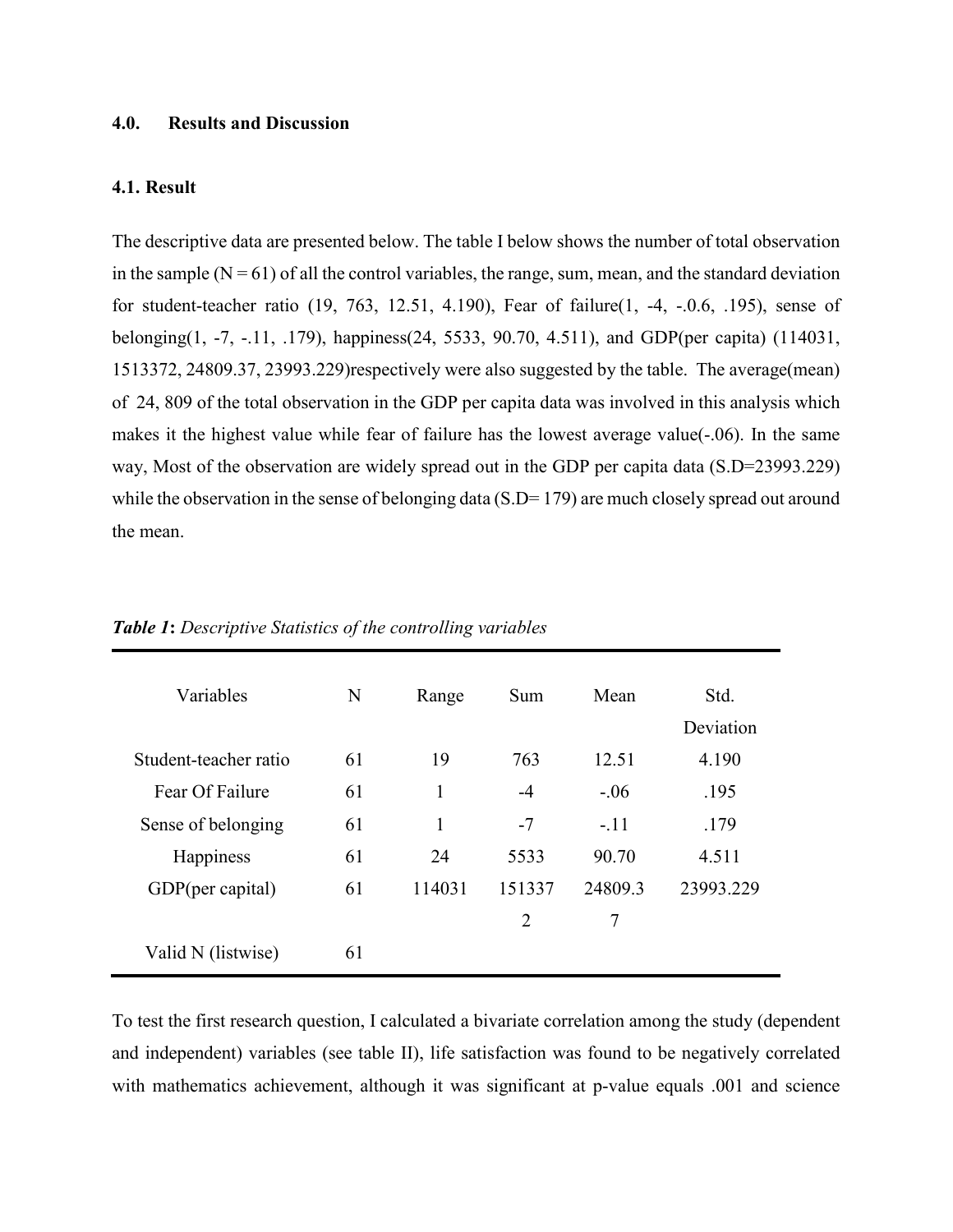achievements also negatively correlated with life satisfaction but significant at the p-value equals .000.

| S/N | Variables      | Mean   | S.D    | $\overline{2}$ | 3                             |
|-----|----------------|--------|--------|----------------|-------------------------------|
| 1   | Student's life | 7.24   | .612   |                |                               |
|     | satisfaction   |        |        |                | $.446**(.000)$ $.415**(.001)$ |
| 2   | Math's         | 452.87 | 56.391 |                | $.946**(.000)$                |
|     | performance    |        |        |                |                               |
| 3   | Science        | 448.66 | 53.425 |                |                               |
|     | performance    |        |        |                |                               |
|     |                |        |        |                |                               |

**Table II**: Correlations between average student's life satisfaction and mathematics and science

\*\*. Correlation is significant at the 0.01 level (2-tailed).

To test the second research question, a multiple regression was employed with the academic achievements in mathematics and science as the criterion and life satisfaction, happiness, fear of failure, sense of belonging, student-teacher ratio and GDP(per capital) as the predictor variables. A result of this analysis is presented in table III. The model as a whole was significant, F (7.085), F (1.547) at p-value = .000 & p- value = .001 respectively for mathematics and science as well as for the Adj R<sup>2</sup> (.378), (4.785). Student's life satisfaction (β= -.311, t= 2.225, p =.030), (β= -.277, t= -1.835, p =.072), was found to significantly related to achievement in mathematics but not significantly related to science achievement. Student-teacher ratio ( $\beta$ = -.363, t= -3.344, p =.002), ( $\beta$ = -.248, t= -2.113, p =.039), was significantly related to both academic achievement in mathematics and sciences. fear of failure( $\beta$ = -.009, t= -.066, p=.948), ( $\beta$ = .001, t= .004, p= .997) was not at all related to achievement in mathematics and science, as well as sense of belongings  $(\beta = 123, t = 1.126, p = 265), (\beta = .061, t = .518, p = .606)$  and happiness  $(\beta = .068, t = .639, p = .525)$ ,  $(\beta = .027, t = .235, p = .815)$ . GDP (per capital) ( $\beta = .240, t = 2.019, p = .049$ ), ( $\beta = .292, t = 2.275, p = .049$ ) .027) was in fact a significant individual predictor of mathematics and science academic achievement.

*Table III*: regression analysis on math's and science achievements and the controlling measures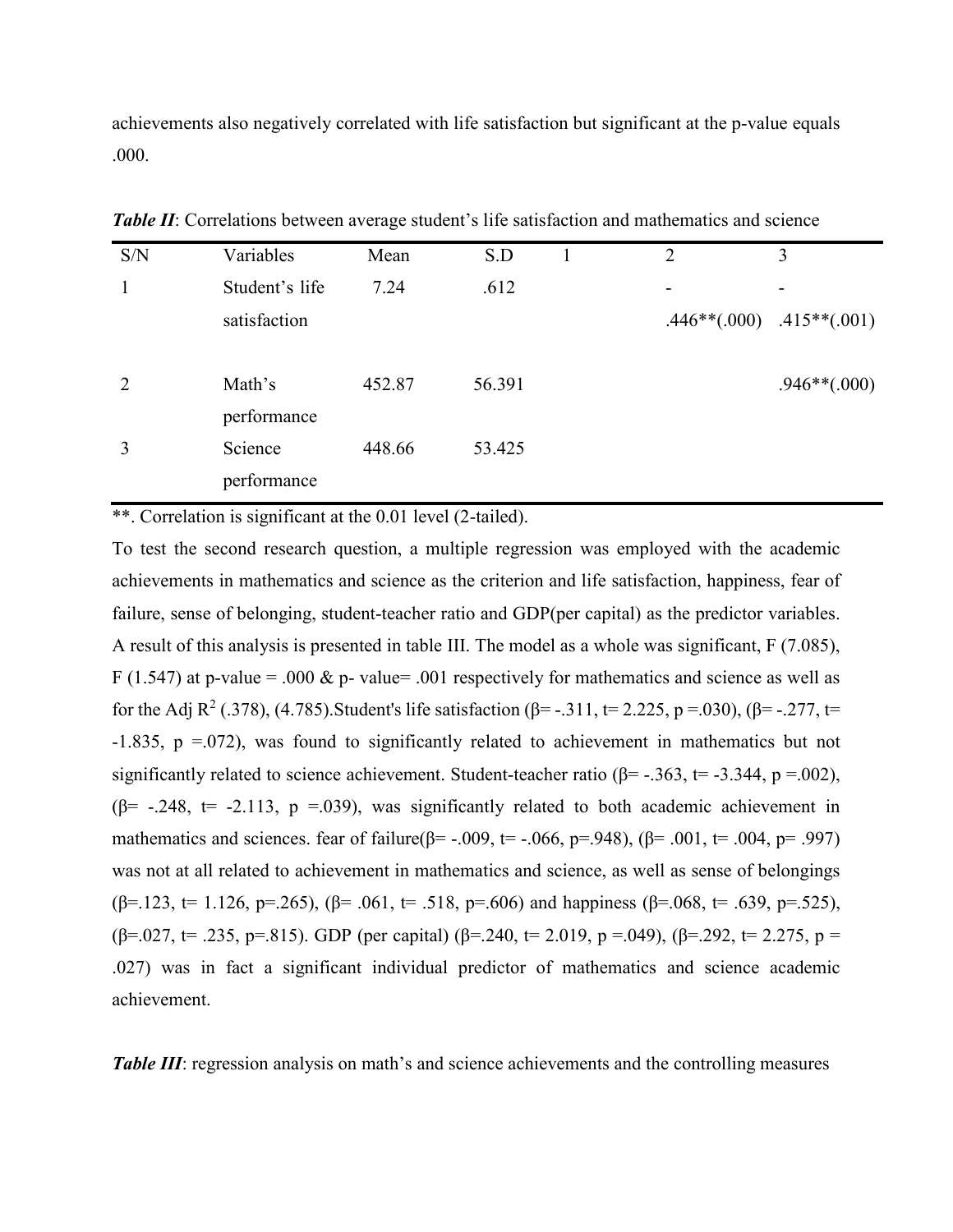| Variables                           | Math's Performance |          |         | Science Performance |          |         |
|-------------------------------------|--------------------|----------|---------|---------------------|----------|---------|
|                                     | β                  | T        | p-value | β                   | T        | p-value |
|                                     |                    |          |         |                     |          |         |
| Student's life satisfaction         | $-.311$            | $-2.225$ | .030    | $-.277$             | $-1.835$ | .072    |
| Student-teacher ratio               | $-.363$            |          | .002    | $-.248$             | $-2.113$ | .039    |
|                                     |                    | 3.344**  |         |                     |          |         |
| Fear Of Failure                     | $-.009$            | $-.066$  | .948    | .001                | .004     | .997    |
| Sense of belonging                  | .123               | 1.126    | .265    | .061                | .518     | .606    |
| <b>Happiness</b>                    | .068               | .639     | .525    | .027                | .235     | .815    |
| GDP(per capital)                    | .240               | 2.019    | .049    | .292                | 2.275    | .027    |
| F(7.085), F(1.547)                  |                    |          | .000    |                     |          | .001.   |
| Adj $\mathbb{R}^2$ (.378), (4.785). |                    |          |         |                     |          |         |

**p**<0.05\*, **p**<0.01\*\*, **R**<sup>2</sup>(.440), (.347).

Figure 1 reports the variations in the relationship between average life satisfaction and Mathematics and Science academic achievements of 15-year-old students across the selected 61 countries to answer the third research question. A significant variation was found among the countries in their life satisfaction and academic achievement in mathematics and science. Most countries have a significant positive relationship between life satisfaction and academic achievement in Mathematics and sciences (Belarus, Vietnam, Croatia, and Finland, etc.), whereas some other countries (Hong Kong, UK, Korea, and Ireland, etc.) have a negative relationship. One interesting thing is that majority of the countries with their life satisfaction highly correlated with their academic achievement maintained it in the two plots for achievement in mathematics and science subjects. However, the plots showed an overall negative correlation in the relationship between average life satisfaction and average academic achievements in sciences and mathematics of 15-year-old students across the selected countries at the macro-country level context.

*Figure 1*: *relationship between average life satisfaction and academic achievement in Mathematics and Science across the 61 selected countries.*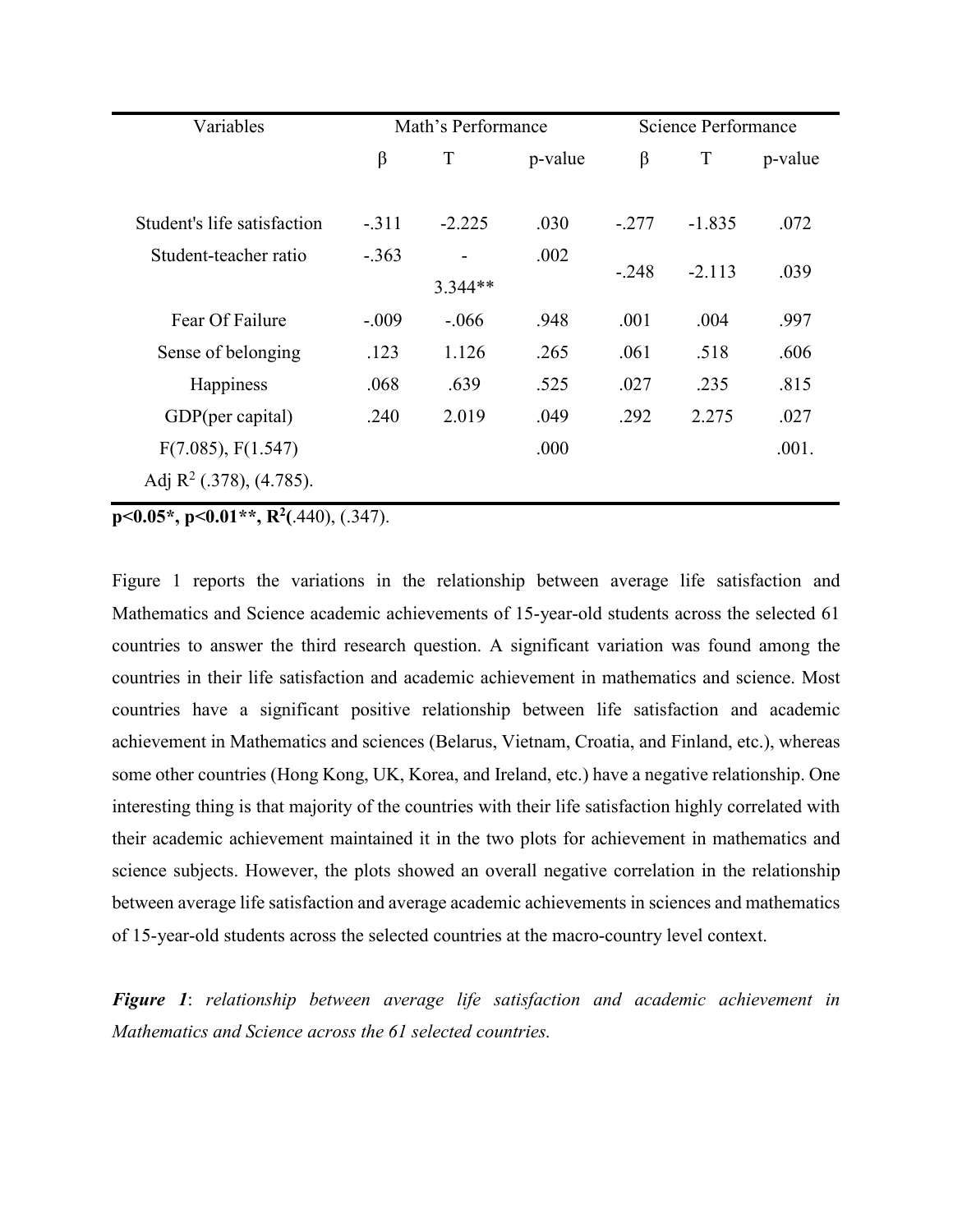

Student's life satisfaction and Science

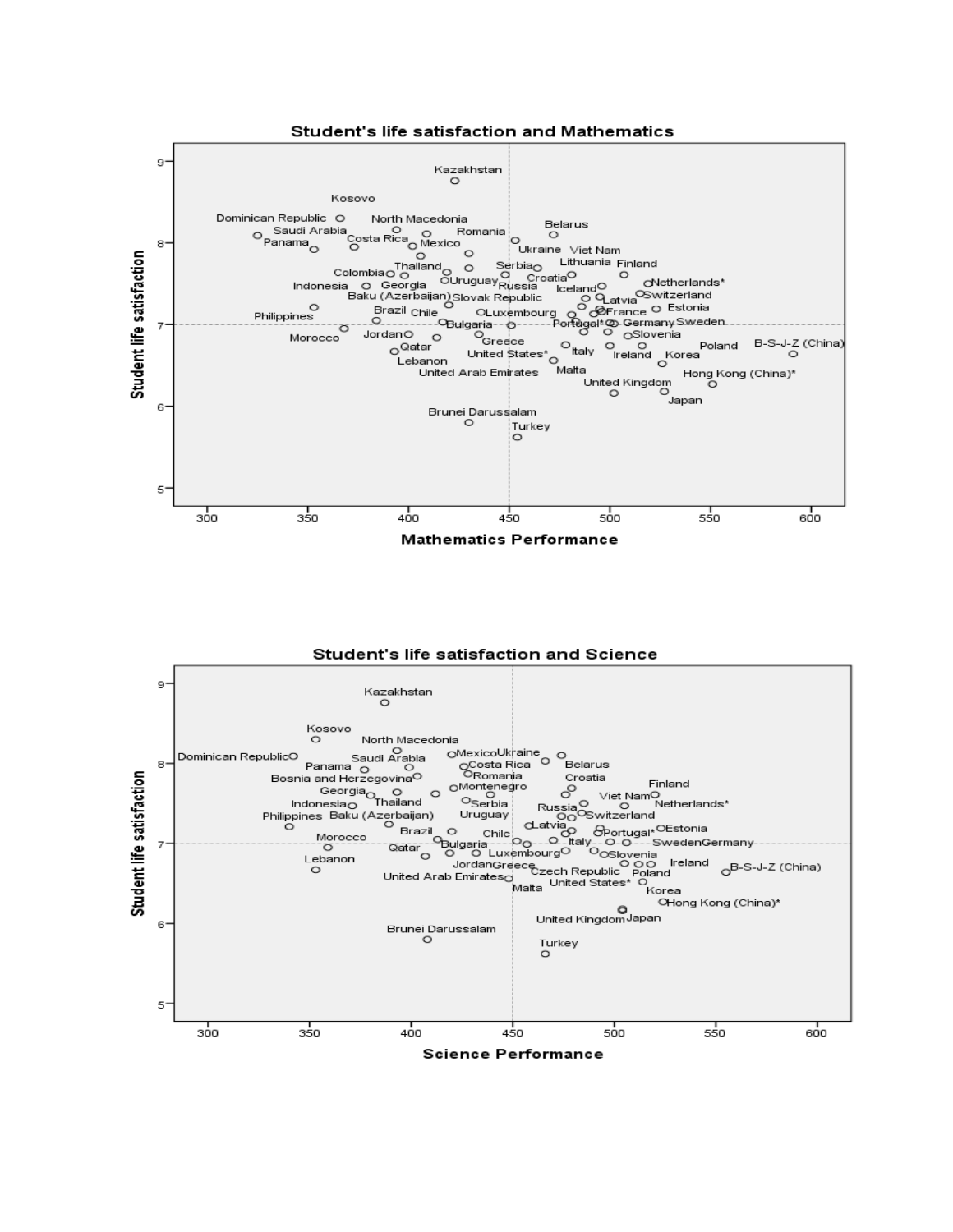#### **4.2. Discussion**

These findings contribute to the discussion of student's life satisfaction in the context of education which has only gained particular attention recently (Suldo et al., 2006; Ferguson et al., 2011). These findings are potentially the answer to the rigorous school environments in the modern competitive society. This is because studies exploring student's life satisfaction in relation or as a predictor of achievement in mathematics and sciences are still scanty (Suldo et al., 2006).

According to the first research question (see above). The finding from the study suggests a negative relationship between life satisfaction and academic achievement in mathematics and science. This result answered the research question: the result suggest that, if students' life satisfaction goes up, it is expected that academic achievement in mathematics and science would go down, in the same vein, if life satisfaction is lower, then achievement in mathematics and sciences are also expected to go up, hence, life satisfaction does not have a positive influence on student's academic performance.

Although the result of the finding is surprising, yet the finding has some critical implications and it is in line with other scholarly studies. For instance, a study by Çeçen (2008) does find that participation in sports science increases students' life satisfaction but does not find a relationship between life satisfaction and academic performance of such students. The study suggests that student's academic achievement may not necessarily be related to their life satisfaction because life satisfaction could mean different things to different students and it could also vary across cultures. Also, some other scholars have corroborated these findings and their study suggest that students life satisfaction may not necessarily be responsible for their high academic performance as many other factors could influence academic achievement (Diener, Suh, Lucas, & Smith, (1999); Rubin, Bommer, & Baldwin, (2002).

Conversely, some other studies have argued that life satisfaction is associated with high academic achievement. For instance, Ana et al. (2019) in their study, found a correlation between academic achievements and life satisfaction. Their study suggests that students who are exposed to violence have very low life satisfaction and in turn was related to their academic performance. Joseph et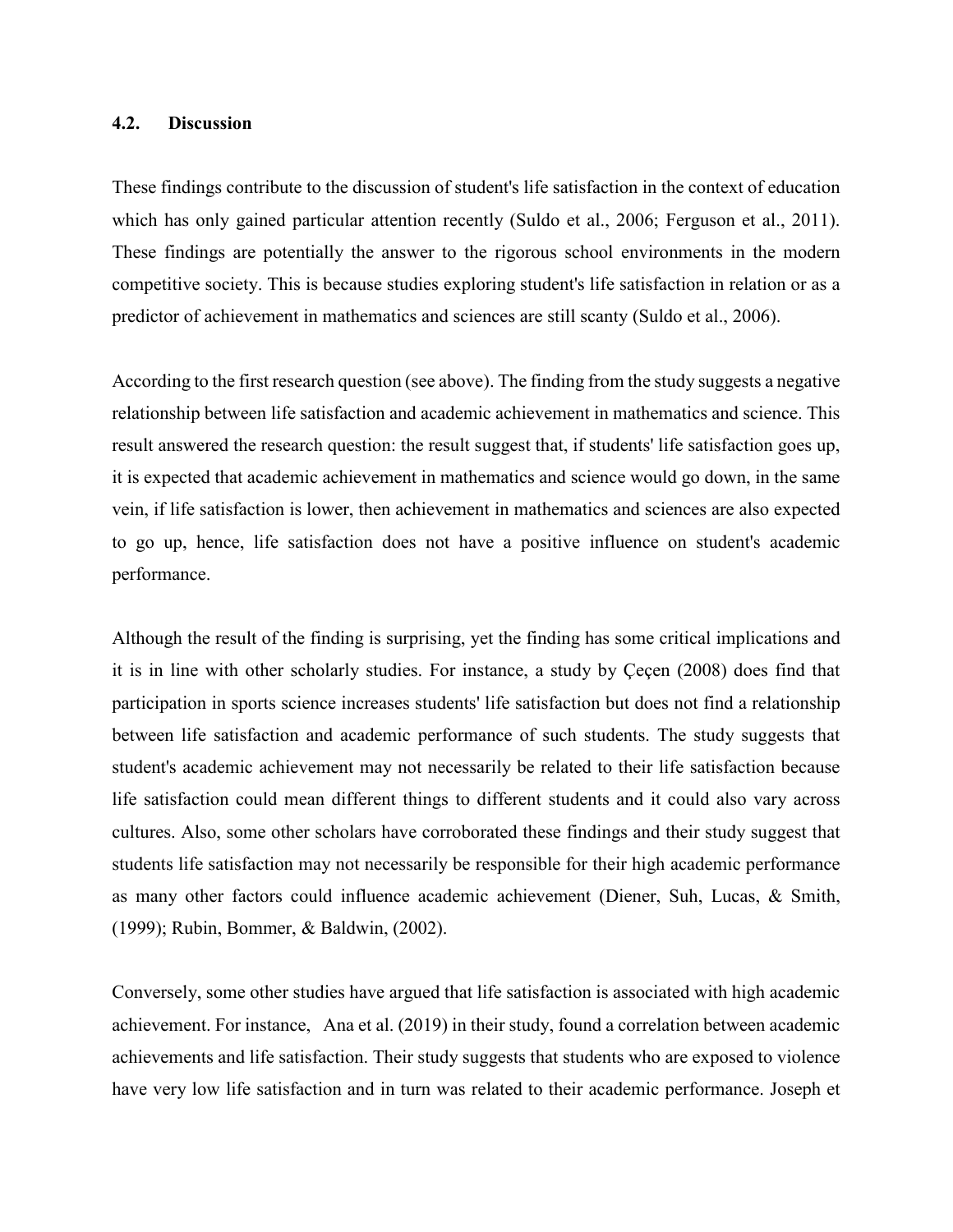al., (2005) in their study, also found that a strong relationship exists between life satisfaction and academic performance than was university satisfaction. Also, high life satisfaction is associated with academic advantages that cannot be seen among students with average or low satisfaction levels. Specifically, the most satisfied students earned the highest scores in their academics (Susan, (2017)).

The second research question goes on to examine how other variables would moderate the effects of life satisfaction on the academic achievement of students in mathematics and science. It examined specifically, whether some other variables like the GDP, student-teacher ratio, happiness, and sense of belongings and fear of failure would moderate the relationship between life satisfaction and achievement in mathematics and science. It also explores the predicting effects of those controlling variables and sees whether they are better predictors of academic achievement in mathematics and science. Asking the research questions to know what the effect of all the above-mentioned variables would have on the relationship between average life satisfaction and academic achievement in mathematics and science of a 15-year-old student.

Student's life satisfaction was found to be significantly related to achievement in mathematics but not significantly related to science achievement. The student-teacher ratio was also significantly related to both academic achievements in mathematics and sciences. Also, fear of failure was not at all related to achievement in mathematics and science, as well as a sense of belongings and happiness, finally, GDP per capita was found to be a significant individual predictor of mathematics and science academic achievement.

We expected life satisfaction to be a good predictor of both mathematics and science, however, the reverse was the case in this study, as life satisfaction only significantly relates to mathematics achievement but not science achievement. Yet these findings are still in line with some studies that have supported these arguments and this will be discussed below (Melissa Malik et al., (2013)) and Bradley and Corwyn, 2004).

Firstly, while the average life satisfaction of 15 years old students was significantly related to their academic achievement in mathematics, it was not significantly related to achievement in the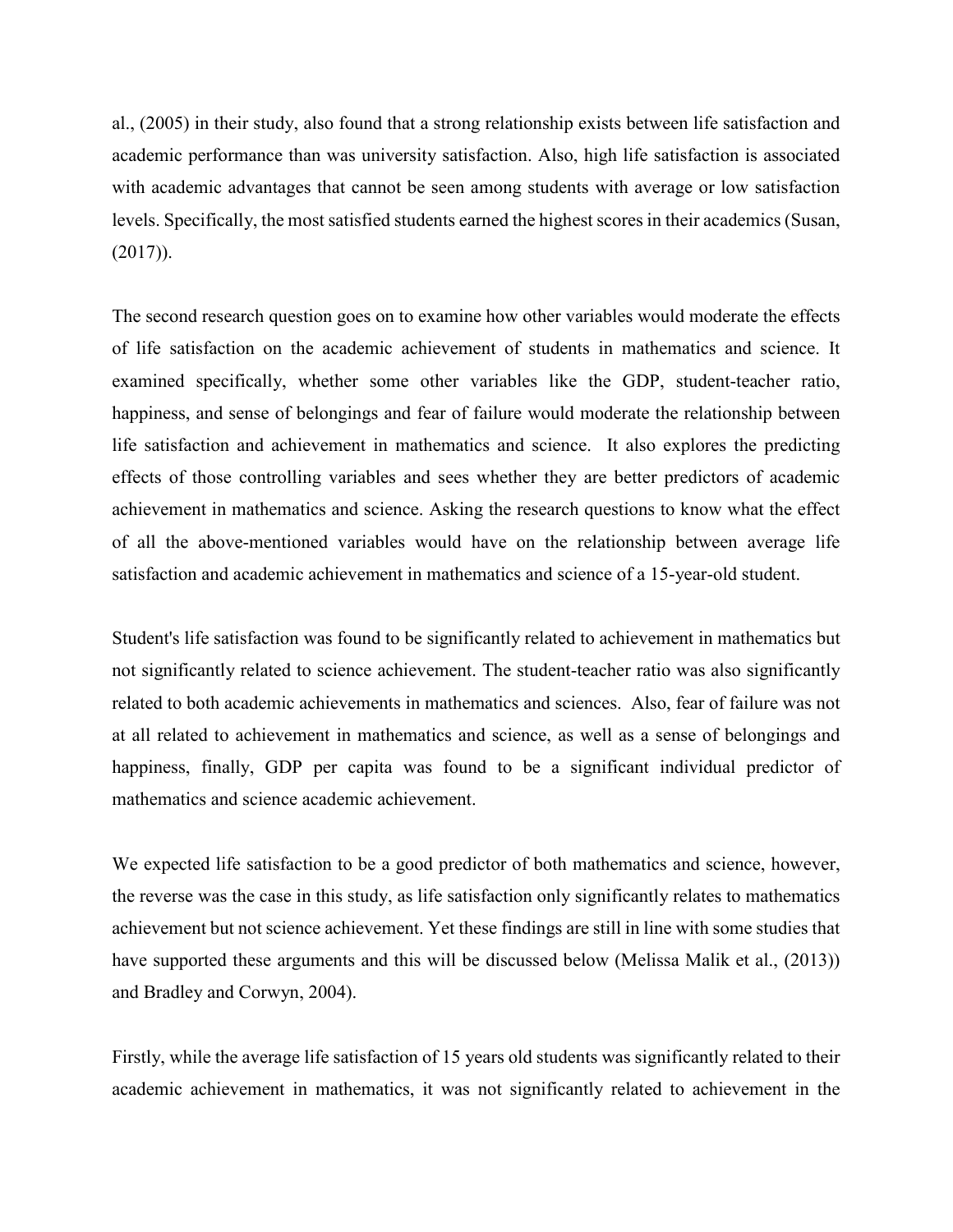sciences. There may be some other factors that enhance academic achievement generally and in sciences specifically among these students rather than life satisfaction alone and because their responses were used at the macro-country level. Even though Life satisfaction may be desirable and important to students, it may mean different things for these students which may not necessarily influence their achievement in mathematics and sciences (Lewis et al., 2011; Diener, 1985). Another reason may be that because many of the students used in this study reported moderate life satisfaction which may not predict their academic achievement generally. Studies have shown that students with higher life satisfaction perform better academically compared to those who have moderate or low life satisfaction(Gilman and Huebner, 2006)& (Susan, 2017).

Although there may be some impact of life satisfaction which are critical on student's academic achievement, however, individual students tend to attach different meanings to life and what really makes them happy and these sense of feelings may not necessarily be responsible for their academic achievements (Diener et al. (1985)). This study also uses macro country-level data adapted from the 2018 Pisa data for analysis which may also be responsible for the result of the study. This simply means that using the macro-level data to generalize or moderates by microlevel variables might not completely guarantee the reliability of the resulting output and this calls for a study that will examine the micro-level data to assess this gap.

Happiness is a subjective wellbeing outcome that has been seen as a significant predictor of academic output because it is related to a positive sense of feelings which could promote life satisfaction and therefore enhances higher academic performance (Diener, 2000). However, our result does not found any significant relationship between happiness and academic achievement in mathematics and science. This could be because happiness is subjective and it is driven by an event that is subject to changes, that is, a student who is very happy now may not be happy anymore in the next few hours. Many other things apart from happiness may be strong enough to influence academic achievement (Kalantari, 2003).

The student-teacher ratio was found to be a significant predictor of both mathematics and science achievement. This is not surprising, because studies on student achievement have also reported the same thing and so we expected that both mathematics and science achievement should be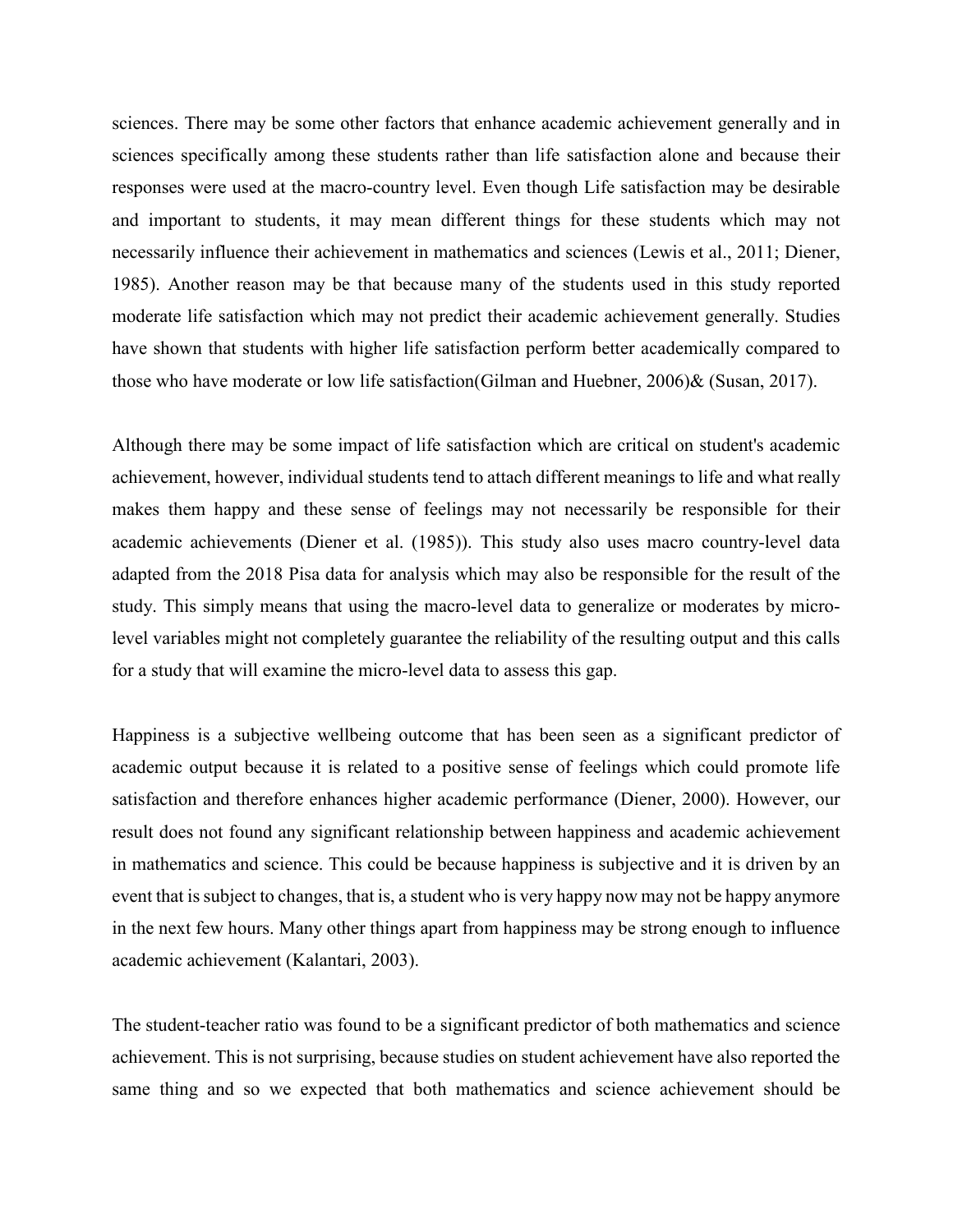significantly predicted by student-teacher ratio. This is because the number of students per teacher is generally associated with class size and it is mainly believed that smaller classes provide a better teaching and learning environment. On the other hand, it is believed that when the number of students in a class exceeds the number that a teacher would be able to teach effectively, such teacher tends to lose efficiency and thereby impacting negatively on the classroom instruction which eventually hindered the students from performing well (Goodenow & Grady, 1993). Studies have shown that a small class size promotes good interaction between students and teachers which could help them boost their academic achievement (Graue, Rauscher& Sherfinski, 2009).

This study did not find a fear of failure to be a significant predictor of achievement in mathematics and science. This result is right based on the general view of people on one hand. On the other hand, studies have shown that fear of failure does not have a significant relationship with academic achievement. For instance, Adams and Biddle, (1970), posited in their study that when students develop fear towards a subject, they may fail the subject due to the negative feeling. Other studies also suggest that fear of failure could affect student retention and hinder them from remembering course contents (Burns, 1984; Dunkin & Biddle 1974; Stodolsky, 1988; La Paro et al. 2004).

The sense of belongings was a negative predictor of academic achievement in mathematics and sciences. This is surprising because studies have suggested that a sense of belonging helps learners to learn and acquired a high academic performance. For instance, Maslow's (1962) hierarchy of needs shows that until students have a sense of belonging in class no form of learning will take place. Osterman, (2000) posited that because many organizational policies and practices prevent the development of a sense of belongings among students, it has affected their academic performance adversely. Furthermore, Finn, (1989) suggested that students who are isolated because they feel marginalized in the school and classroom, do not complete their studies before they drop-out. This is because they do not have good grades which could allow them to proceed to the next level.

The GDP per capita measured in this study was found to be a significant predictor of academic achievement in both mathematics and science. This finding shows that an increase in spending on education would significantly and positively impact the student academic achievement in science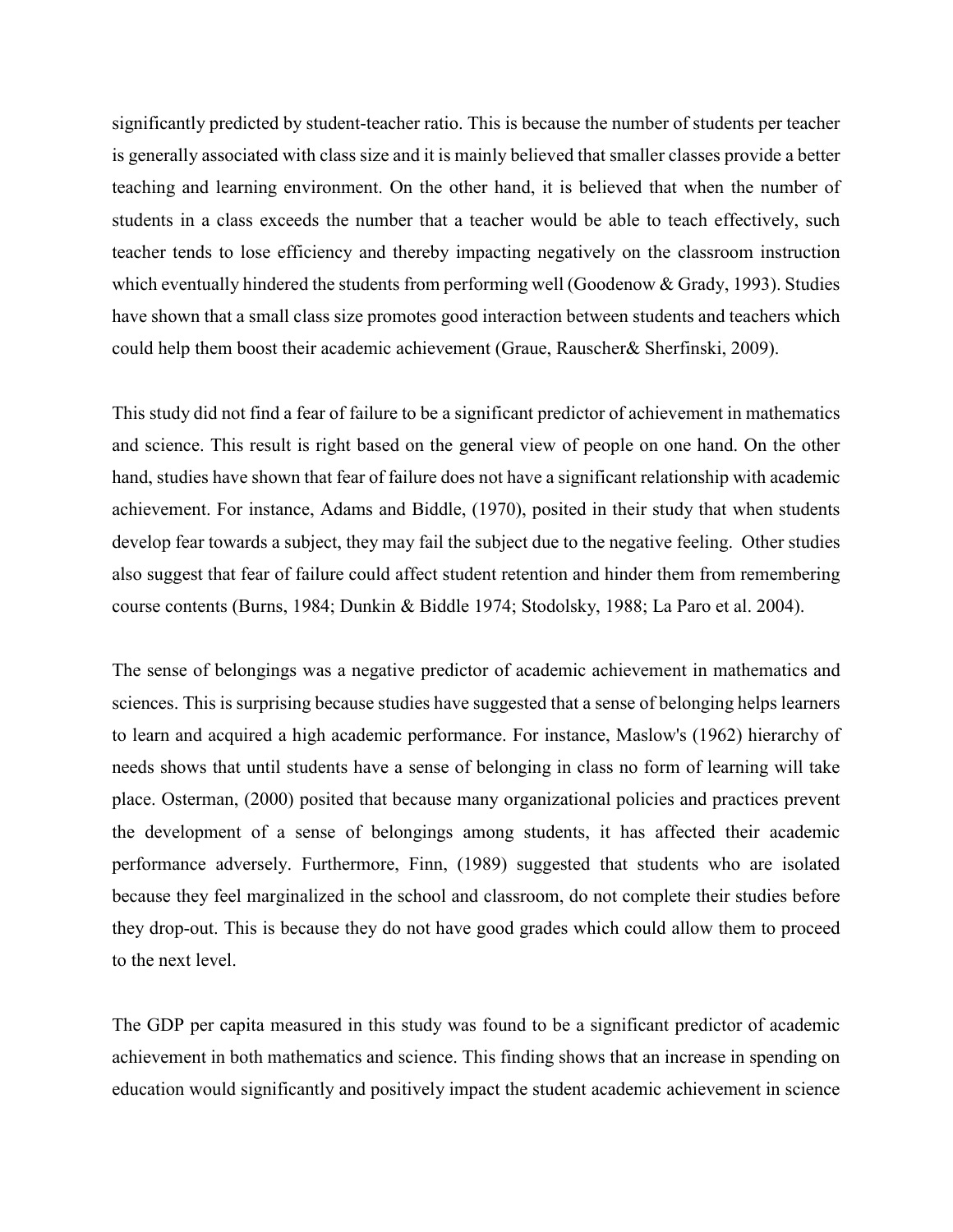and mathematics which helped us answered the second research question that seeks to see if GDP is a good predictor of science and mathematics achievement. This result is not surprising because it is in line with the general believes that education spending is a significant predictor of academic achievement. Although some studies have reported that there is no significant relationship between government spending and academic achievement. For instance, Hanushek, (2005) examined perpupil expenditures and students' academic achievement over three decades, the result shows that while more than half of government expenditure was spent on education, yet student's performances remain the same. Illinois elementary school test data also suggest a negative correlation between per-pupil education spending and student academic achievement (Sharp, 1993). The study suggests that education spending may not necessarily be strong enough to impact significantly student's academic achievement. However, studies that have reported a significant relationship between government spending on education and student academic achievement are far more than those who have reported the formal (Robert et al, 1987: Ronald et al. 1991).

Going by this wider literature view that GDP is a good predictor of academic achievement. Studies have suggested that education expenditure is related to infrastructural development. Infrastructural development would allow students to learn in a good atmosphere and a friendly environment. Other scholarly findings that have also argued this finding that education expenditure is a significant predictor include the (Arrington, 2010) and (Zimmerman & Dibenedetto, 2008) their studies show that education expenditure improve student's performances at the public schools level.

To answer the third question in this study, a scatter plot diagram was drawn to show how the relationship between life satisfaction and academic achievement in mathematics and science varies across the 2018 61 Pisa selected countries. The result of the study revealed interesting findings with some implications. The result suggests that, across countries, there is an unassuming, negative relationship between average performance in science and the average life satisfaction of 15-yearold students (Figure I). In other words, students in low-achieving countries tend to report higher levels of life satisfaction than students in high-achieving countries. It should not be surprising to see some countries deviating from the trends, for instance, some countries stand out from this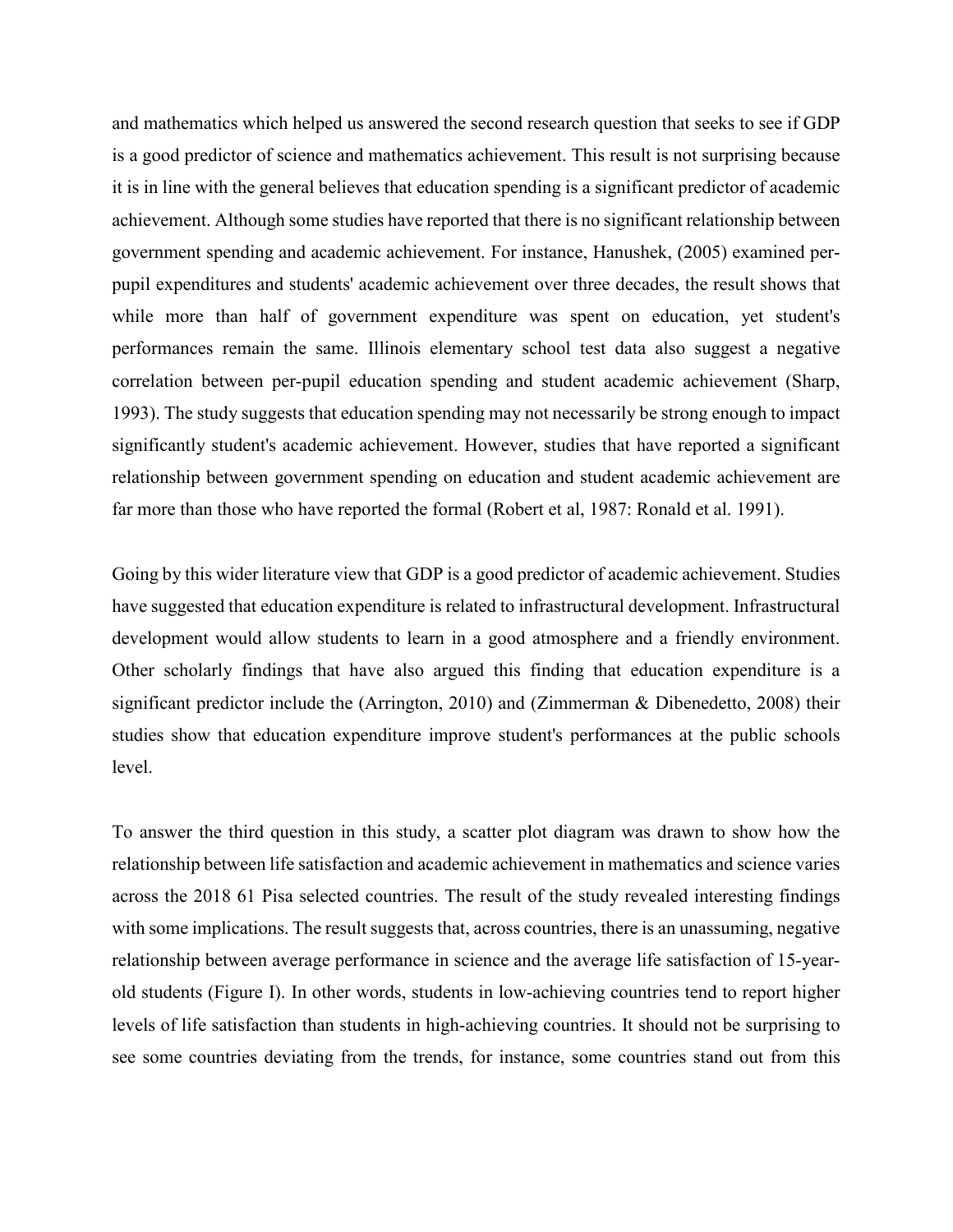general pattern. In Finland, the Netherlands, and Switzerland, for example, students perform above average in science and were more likely to report that they are satisfied with their life.

Students in the countries in the upper left quadrant of Figure I, notably those in Kosovo, Panama, Romania, the Dominican Republic, Kazakhstan, and Montenegro, reported relatively high life satisfaction, but the countries score lower than average in science and mathematics. Countries and economies in East Asia, including Hong Kong (China), Korea, and B-S-J-Z (China), achieve much better than the countries average, but students in these countries and economies reported fairly low satisfaction with life.

These findings should therefore not be taken as the final evidence and relationship between students' life satisfaction and achievement in mathematics and science. This is because the result reflects the impacts of cultural differences across the countries and while the results may not be able to distinguish between cultural factors that may influence student's satisfaction with life and other school factors which also have significant impacts on student's life satisfaction.

#### **5.0. Limitations**

The macro-level analysis of this present study means that it cannot be assured which reasons are responsible for the negative prediction of average mathematics and science academic achievement of 15-year-old students by their average life satisfaction in the regression analysis. Also, the other factors that might be responsible for the negative relationship across the 61 countries could not be explained in this study.

The data used in this present study is the secondary data from Pisa 2018, specifically, this study used the average (mean) value of the life satisfaction and the academic achievement in mathematics and sciences at the macro- country level to generalize micro- individual student's level. This practice is a limitation that must be acknowledged in this study. Pisa data is also a selfreported survey data and must not be taken as the final evidence for generalization.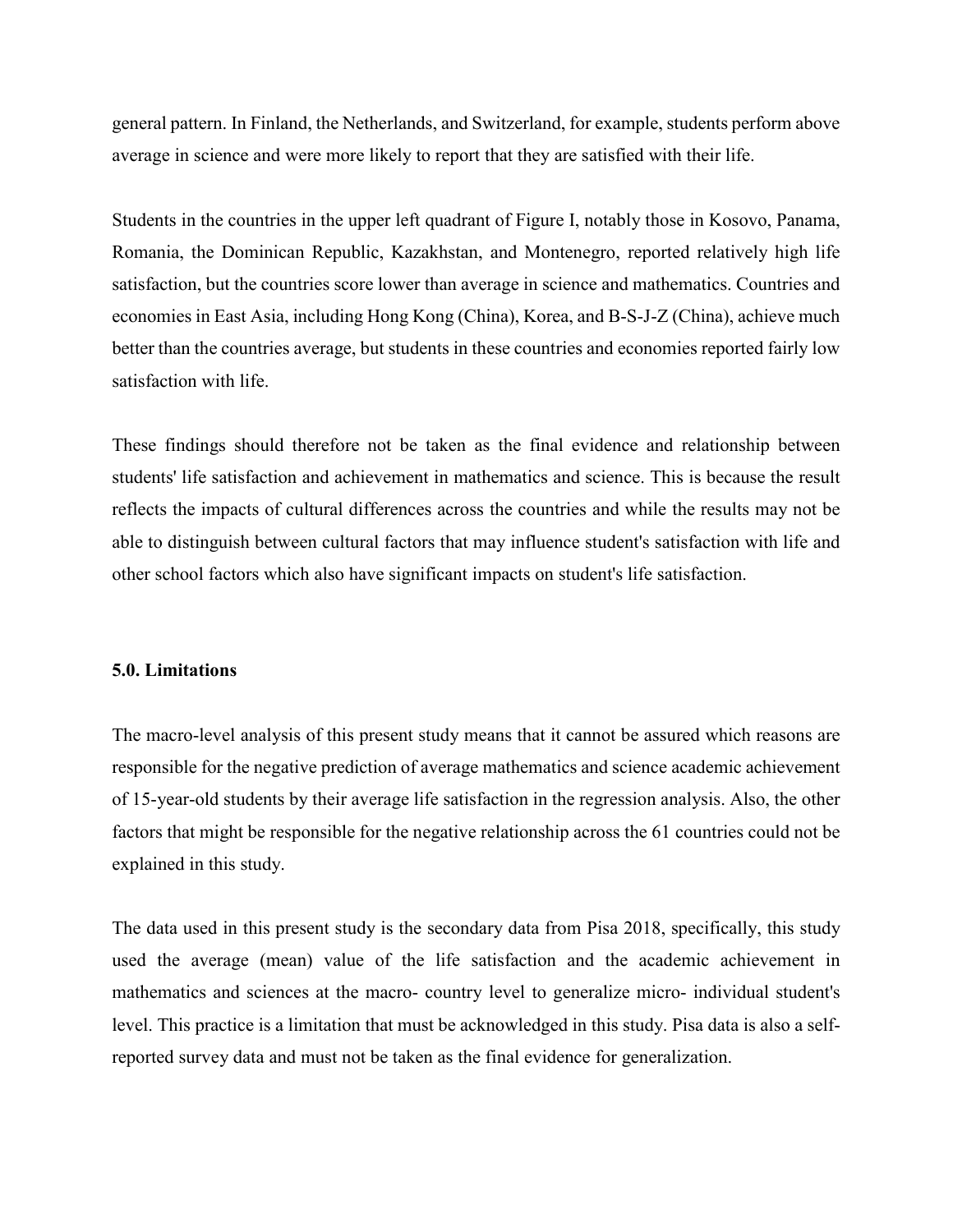#### **6.0 Conclusion and Future direction**

Finally, the present study tried to explore the relationship between average life satisfaction and academic achievement of 15year old students across the 61 selected 2018 Pisa countries. So far as I know, no study has examined the effect of average life satisfaction on the academic achievement in mathematics and sciences of 15-year-old students across the selected countries. This study provides a strong indication that life satisfaction may not have significant impacts on the achievement of 15-year-old students in sciences but could influence the achievement in mathematics. Despite the various studies that have argued these findings; this, therefore, provides a platform to understand the relationship between life satisfaction and academic achievement. Although these findings should not be taken as final evidence due to the macro country-level analysis nature of the current study.

However, the study suggests that education spending(GDP) and student to teacher ratio is a key predictor of 15-year-old students' average academic achievement across the selected 2018 Pisa countries whereas life satisfaction may not necessarily have so much effect on this part of student's life. Therefore this study seriously persuades more studies to be done especially using micro-level data to assess students' life satisfaction as it relates to achievement in mathematics and science. Also, researchers should debate and engage in questions about gender roles and family SES. Also, a negative relationship was observed in the average life satisfaction of students and their academic achievement in science and mathematics across the selected countries, although there were exceptions for some countries. This finding confirms our first findings that found no correlation between academic achievement in mathematics and science and the average student's life satisfaction.

#### **7.0. Practical Policy Implication**

This study has some important practical policy implications which must be taking into consideration. First, as seen in the result of this study, life satisfaction alone may not be responsible for students achievement in their academic specifically in science, institution, science education policymakers and other education agencies should ensure that they combine other factors such as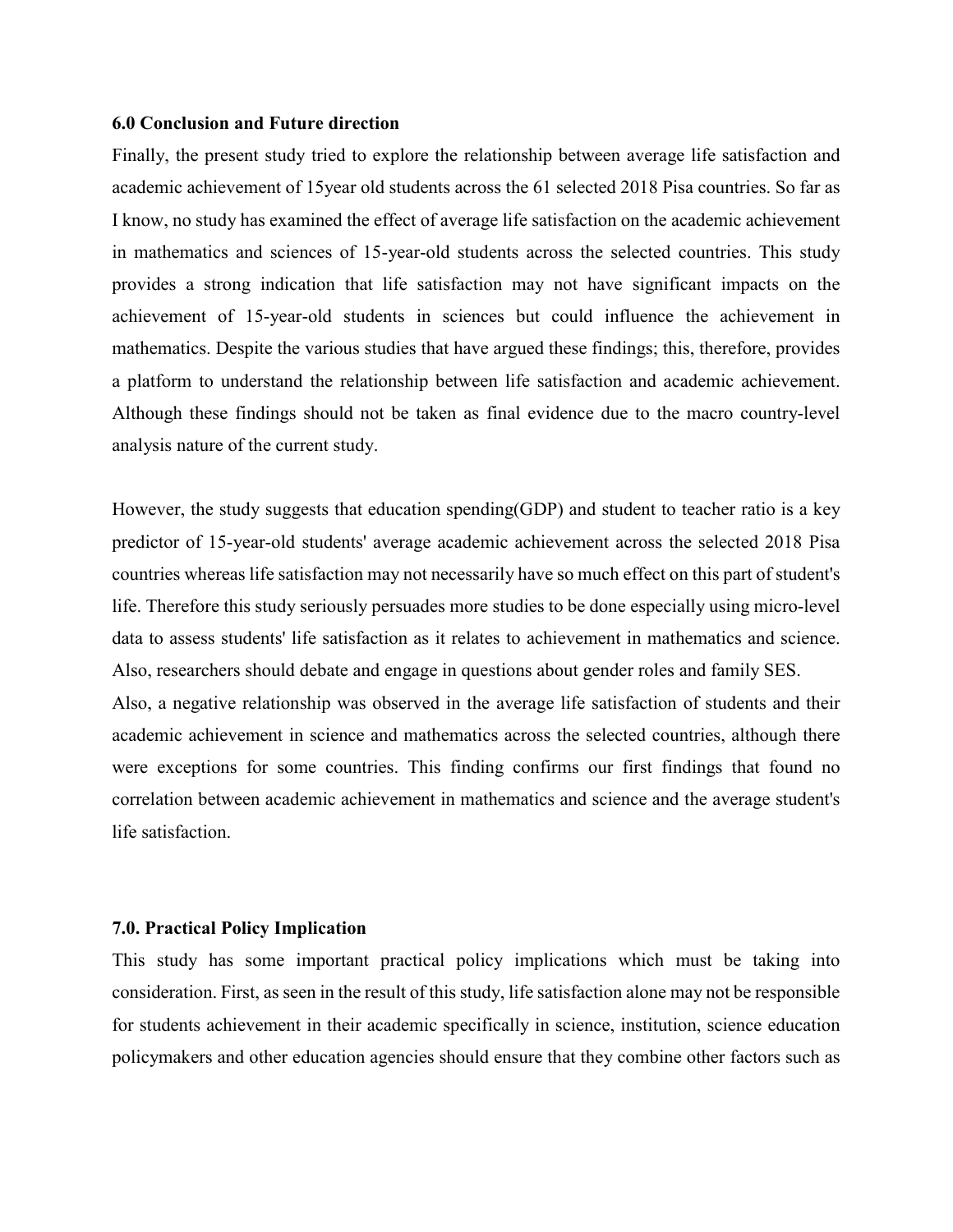promoting student-teacher relationship in the classroom which could promote student's life satisfaction for better academic performances.

Finally, GDP per capita has been proved to be a good predictor of academic achievement in this study, this suggests that the government should provide more funding in the mathematics and science education sector to promote such country's global competitiveness and infrastructural development.

#### **8.0. References**

Dunkin, M., & Biddle, B. ( 1974). The study of teaching. New York: Holt, Rinehart.

- Valois, R. F., Zullig, K. J., Huebner, E. S. (2003). Rela tionship between perceived life satisfaction and dieting behaviors among public high school adolescents. Eating Disorders. *Journal of Treatment and Prevention*, 11, 271-288.
- McKittrick, Beede, Khan, & Doms. . (2011). STEM: Good jobs now and for the future. *2 U.S. Department of Commerce, Economics and Statistics Administration*.
- Adams, R.S., & Biddle, BJ. (1970). Realities of teaching: Exploration with videotape.
- Andrew, H. J. (2009). Flourishing: Achievement-related correlates of students' well-being. *The Journal of Positive Psychology*, 4(1):1-13.
- Andrews, F. M., & Withey, S. B. . (1974, ). Developing measures of perceived life quality. . *Social Indicators Research.* , 1-26.
- Arrington. ( 2010). *A Study of the Correlation Between Instructional Expenditures and Student Achievement in Illinois Public School (Doctoral dissertation).* Retreived from http://search.proquest.com/docview/520349422.
- Arthaud-Day, Marne & Rode, Joseph & Mooney, Christine & Near, Janet. . ((2005). ). The Subjective Well-Being Construct: A Test of its Convergent, Discriminant, and Factorial Validity. *Social Indicators Research.* , 74. 445-476. 10.1007/s11205-004-8209-6.
- Astin., A. W. (1993.). What matters in college: Four critical years revisited. San Francisco: Jossey-Bass.
- Breakwell & Robertson. (2001). The gender gap in science attitudes, parental and peer influences: Changes between 1987-88 and 1997-98. *Public Understanding of Science* , 10(1):71-82.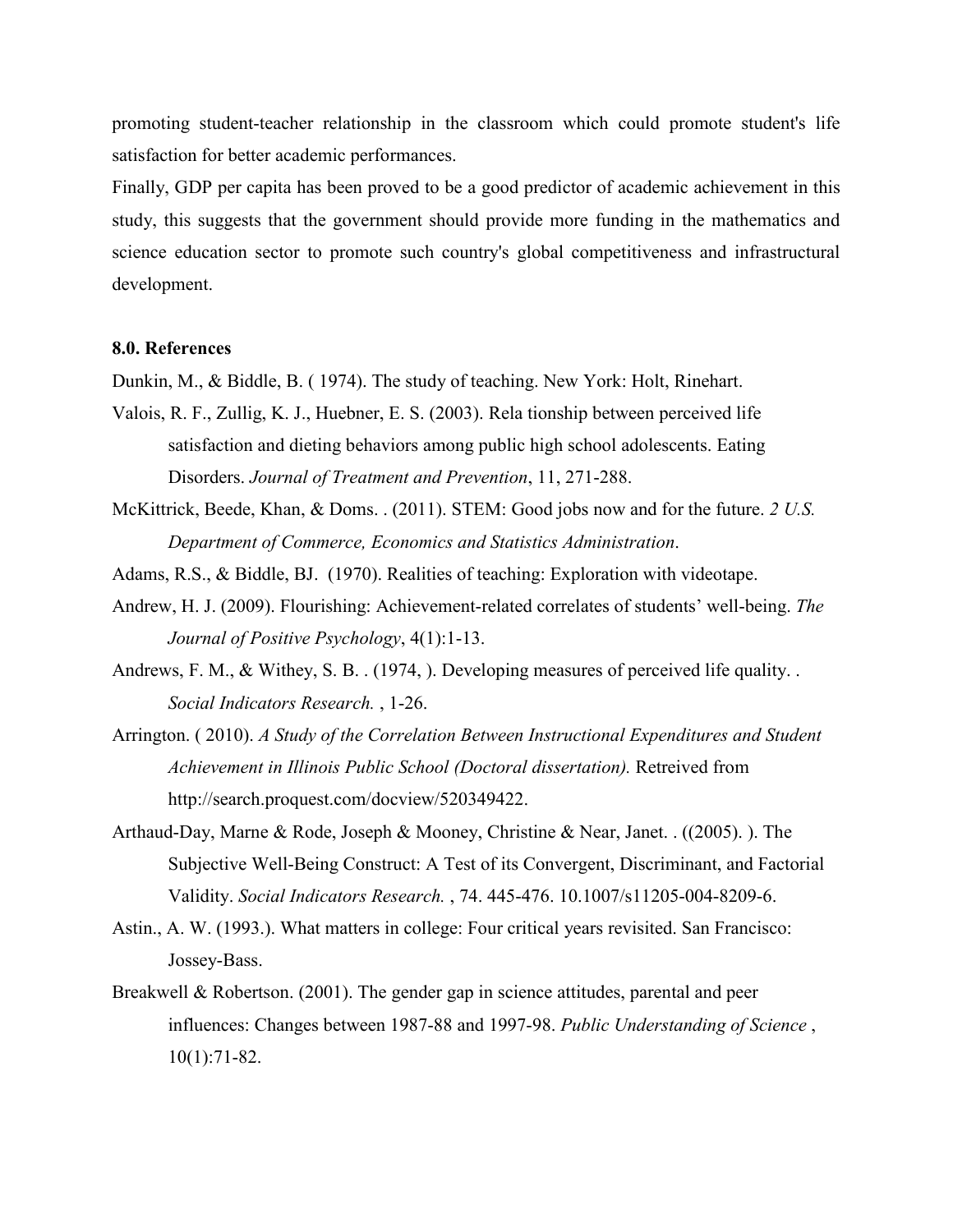- Brief, Arthur & Butcher, Ann & George, Jennifer & Link, Karen. . . ((1993). ). Integrating Bottom-Up and Top-Down Theories of Subjective Well-Being: The Case of Health. *Journal of personality and social psychology.* , 64. 646-53. 10.1037//0022-3514.64.4.646.
- Burns., R. (1984). How time is used in elementary schools: The activity structure of classrooms. In L.W. Anderson (Ed.), Time and school learnin. 91-127.
- Bussière, M., Callegari, G., Ghironi, F., Giulia, S., & Yamano, N. . (2013. ). Estimating Trade Elasticities: Demand Composition and the Trade Collapse of . *American Economic Journal: Macroeconomic* , 2008-2009. 5(3), 118-151. .
- C C Correll 1, B Freeborn, P B Moore, and T A Steitz. (1997 ). Metals, Motifs, and Recognition in the Crystal Structure of a 5S rRNA Domain. Nov 28;91(5):705-12. doi: 10.1016/s0092-8674(00)80457-2.
- Çağdaş Caz1,\* & Levent Tanyeri. ( 2018). The Relationship between Life Satisfaction and Academic Performance: An Example of Sports Science. *World Journal of Education*, Vol. 8, No. 5;.
- Campbell, A., Converse, P. E., & Rodgers, W. L. . (1976). The quality of American life: Perceptions, evaluations, and satisfactions. Russell Sage Foundation.
- Cleaves. (2005). The formation of science choices in secondary school. *International Journal of Science Education* , 27(4):471-486.
- Cotton, Sarah & Dollard, Maureen & Jonge, J.. ( (2002). ). Stress and Student Job Design: Satisfaction, Well-Being, and Performance in University Students. *International Journal of Stress Management.*, 9. 147-162. 10.1023/A:1015515714410. .
- Cox, A. M. (2011). Students' Experience of University Space: An Exploratory Study. *International Journal of Teaching and Learning in Higher Education*.
- D'Ambrosio. (1991 ). Ethnomathematics and its place in the history and pedagogy of mathematics. . *In Harris, M. (ed.) School mathematics and work, London: Falmer Press*.
- Development., Organization for Economic Co-orperation and. (2013-2017). *International Migration Data. OECD.*
- Diener, E., Oishi, S., & Lucas, R.E. . (2000. ). Personality, Culture, and Subjective Well-being: Emotional and Cognitive Evaluations of Life, . *Annu. Rev. Psychol.,*, 54, 403-425.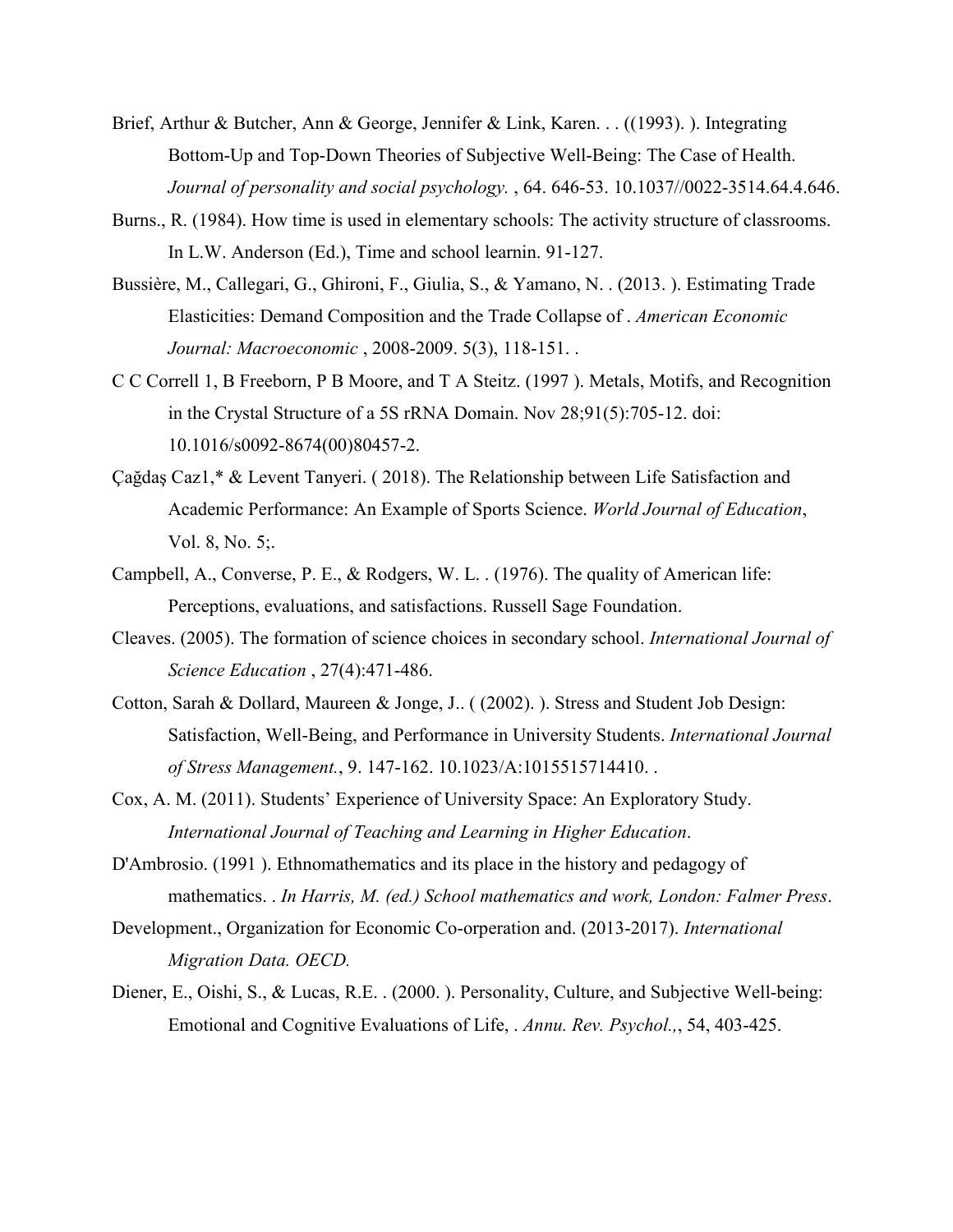- Diener, Ed & Suh, Eunkook & Lucas, Richard & Smith, Heidi. ( 1999). Subjective Well-Being: Three Decades of Progress. . *Psychological Bulletin.* , 125. 276-302. 10.1037/0033- 2909.125.2.276. .
- Duffy, R. D., Allan, B. A., Autin, K. L., & Bott, E. M. ( 2013). Calling and life satisfaction: It's not about having it, it's about living it. . *Journal of Counseling Psychology,* , 60(1), 42– 52. https://doi.org/10.1037/a0030635.
- Haertel, G. D., Walberg, H. J., & Weinstein, T. . ((1983).). Psychological models of educational performance: A theoretical synthesis of constructs. *Review of Educational Research,* , 53(1), 75–91. https://doi.org/10.2307/1170327.
- Hanushek. ( 2002). Evidence, politics and the class size debate. In L. Mishel & R. Rothstein (Eds.), The Class Size Debate. 37-65.
- Helen R Winefield Eileen J Harvey Patrick W Bradley. (1993). THE IMPACT ON FAMILIES OF REPORTED CHILD ABUSE OR NEGLECT. *Australian Journal of Social*, IssuesVolume 28, Issue 3.
- Huebner, E. S., Suldo, S. M., & Gilman, R. ( 2006). Life Satisfaction. . *National Association of School Psychologists*, 357–368.
- Illinois State Board of Education. Common Core State Standards. Retrieved from. (n.d.).
- Jin Leung and Li-Wei Zhang. (2000). Modelling life satisfaction of Chinese adolescents in Hong Kong. *International journal of behavioural development*.
- John K. Rugutt and Caroline C. Chemosit. (2018). A Study of Factors that Influence College Academic Achievement: A Structural Equation Modeling Approach. *Journal of Educational Research & Policy Studies*, / Volume 5, Number 1.
- Kasworm., C. (2001 ). A case study of adult learner experiences of an accelerated degree. *Presented at the Annual Meeting of the American Educational Research Association (AERA).*, April 10-14).
- Kuh, G. D., & Hu, S. (2001). Learning productivity at research universities. . *Journal of Higher Education*, 72: 1–28.
- Kusum, Donald and Scott. (2002). A Product-Market-Based Measure of Brand Equity. *Marketing Science Institute Working Paper, Report No. 02-102*.
- Luthans. (2002). 2002. Positive organizational behavior: Developing and managing psychological strengths. . *Academy of Management Executive,*, , 16: 57–75.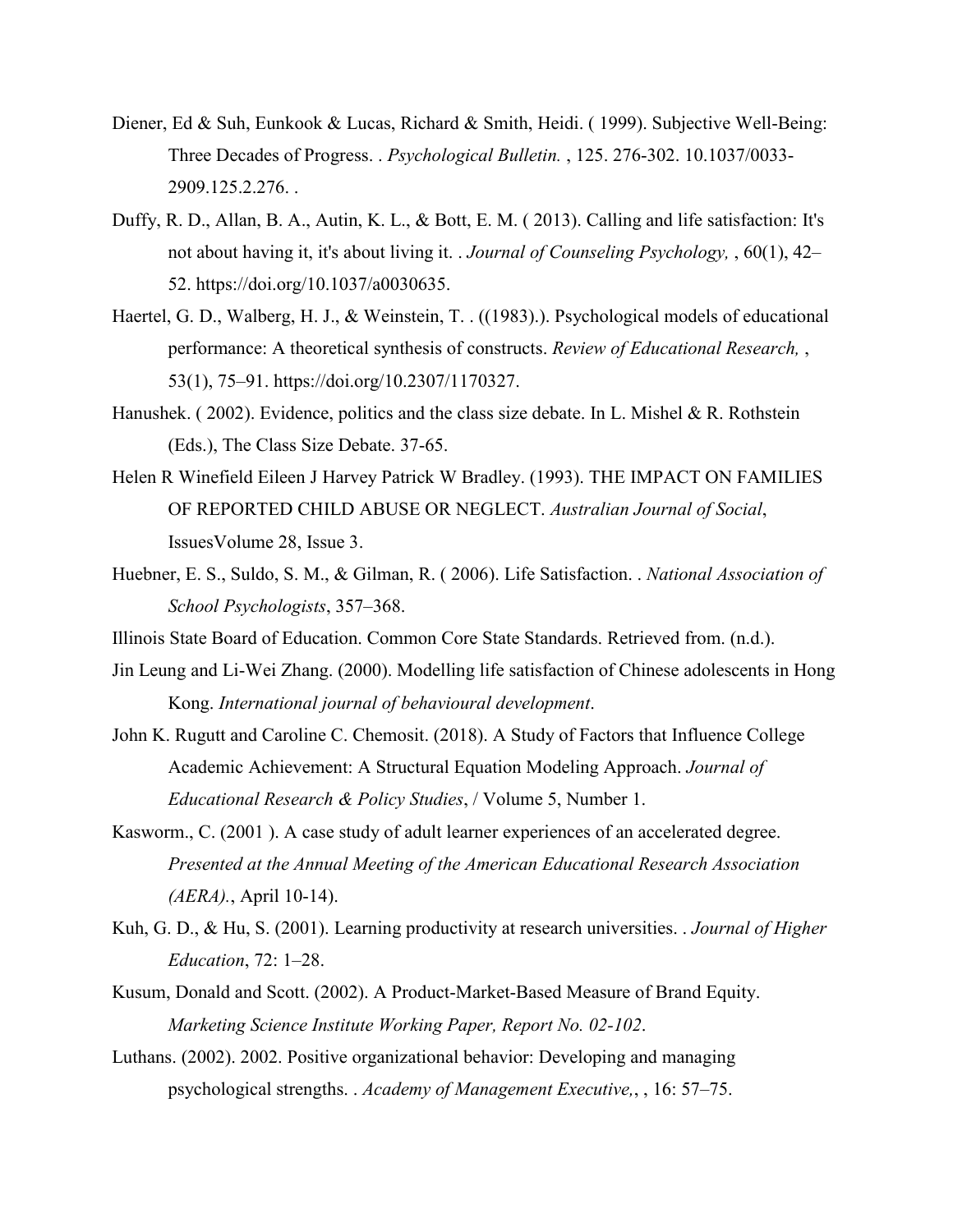- Lutz Goldbeck, Tim G. Schmitz, Peter Herschbach and Tanja Besier. (2007). Life satisfaction decreases during adolescence. *Quality Life Research*, 969-979.
- Maher, M. ((2004).). What really happens in cohorts? *About Campus.*, 9(3), 18-23.
- Marc Sommer nd Ktty Dumont. (2011). Psychosocial Factors Predicting Academic Performance of Students at a Historically Disadvantaged University. *South African Journal of Psychology*.
- Masooma. (2017). Quantitative analysis of MWCNT agglomeration in polymeric-based membranes using atomic force microscope", Surface and Interface Analysis. pp: 55-62, Vol: 49, Issue: 1, Impact Factor: 1.393 .
- Mathew Joseph, Mehenna Yakhou and George Stone. (2005). An educational institution's quest for service quality: Customers' perspective. *Quality Assurance in Education* , 13:66-82.
- Mok, M. M. C., & Flynn, M. ((2002).). Determinants of students' quality of school life: A path model. . *Learning Environments Research,* , 5(3), 275–300. https://doi.org/10.1023/A:1021924322950.
- Muhammad Amjad Saleem and Muhammad Imran Qureshi,. (2011). "Credentials and examination of the factors affecting the students' academic achievement in higher education" . *Gomal University Journal of Research,* , 27(2). December, 2011 .
- Near, J. P., Rice, R. W., & Hunt, R. G. (1978, ). Work and extra-work correlates of life and job satisfaction. . *Academy of Management Journal.* , 21. 248-264.
- Nieto, S. (2000). Affirming diversity: The sociopolitical context of multicultural education (3rd ed.). *New York: Longman*.
- Ojeda, Flores, & Navarro, . (2011). Social Cognitive Predictors of Mexican American College Students' Academic and Life Satisfaction. *Journal of Counseling Psychology*, 58(1):61- 71.
- Rice, R. W., McFarlin, D. B., Hunt, R. G., & Near, J. P. . (1985.). Organizational work and the perceived quality of life: Towrd a conceptual model . *Academy of Management Review,* , 10: 296 –310.
- Rodes, Marne, Christine, Timothy, William and Robert. (2005 ). Life Satisfaction and Student Performance. *Academy of Management Learning & Education,* , Vol. 4, No. 4, 421–433.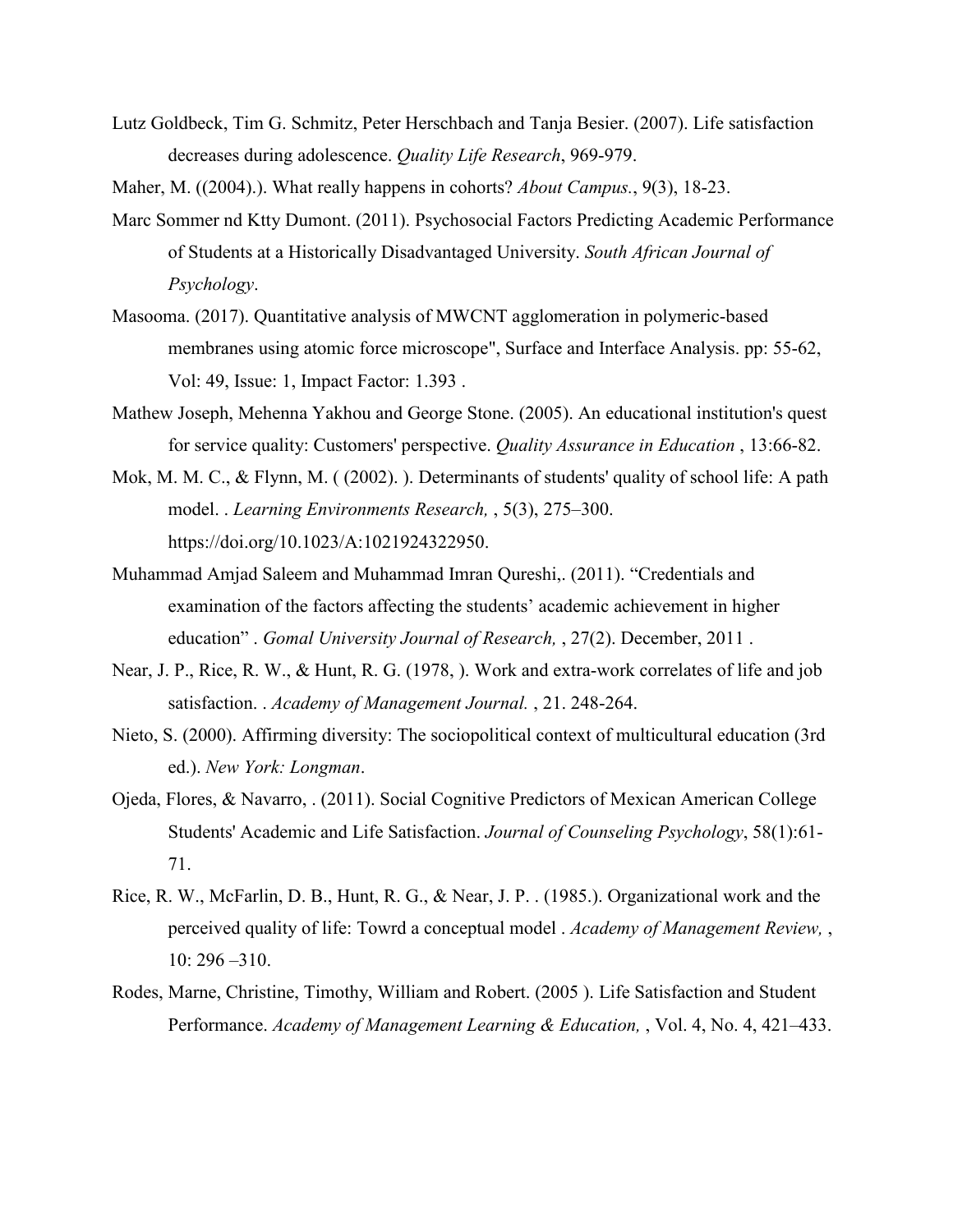- Rubin, Robert & Bommer, William & Baldwin, Timothy. ( 2002). Using extracurricular activity as an indicator of interpersonal skill: Prudent evaluation or recruiting malpractice?. . *Human Resource Management.* , 41. 441 - 454. 10.1002/hrm.10053. .
- Russell Cropanzano & Thomas AWright. (1999). The Moderating Role of Employee Positive Well Being on theRelation Between Job Satisfaction and Job Performance. *ournal of Occupational Health Psychology*, , Vol. 12, No. 2, 93–104.
- Sharp. (1993 ). School Spending: Is There a Relationship between Spending and Student.
- Shi. (2014). Structural characterization by cross-linking reveals the detailed architecture of a coatomer-related heptameric module from the nuclear pore complex. . *Mol Cell Proteomics* , 13(11):2927-43.
- Sirin, S. (2005 ). Socioeconomic Status and Academic Achievement: A Meta-Analytic Review of Research. *Review of Education research*.
- Staw, B. M., & Barsade, S. G. (1993). . Affect and managerial performance. performance. andsmarter hypotheses. . *Administrative Science Quarterly,* , 38: 304-331.
- Stodolsky. ( 1988). The subject matters: Classroom activity in math and social studies. *Chicago: University of Chicago press*.
- Suldo, Shannon & Huebner, E.. ((2006). Is Extremely High Life Satisfaction During Adolescence Advantageous?. *Social Indicators Research.*, 78. 179-203. 10.1007/s11205- 005-8208-2. .
- Tai, Qi-Liu, Maltese, Fan. (2006). Planning Early for Careers in Science. *SCIENCE*, 312(5777):1143-4.
- taw, B. M., & Barsade, S. G. ( 1993). Affect and manage-rial performance: A test of the sadderbut-wiser vs. hap-pier-and-smarter hypotheses. *.Administrative ScienceQuarterly.* , 38,304–331. .
- taw, B. M., Sutton, R. I., & Pelled, L. H. . (1994). Employeepositive emotion and favorable outcomes at the work-place.Organization Science. 5,51–71.
- Wang, M. C., Haertel, G. D., & Walberg, H. J. . (1993). Toward a knowledge base for school learning. *Review of Educational Research,* , 63(3), 249–294. https://doi.org/10.2307/1170546.